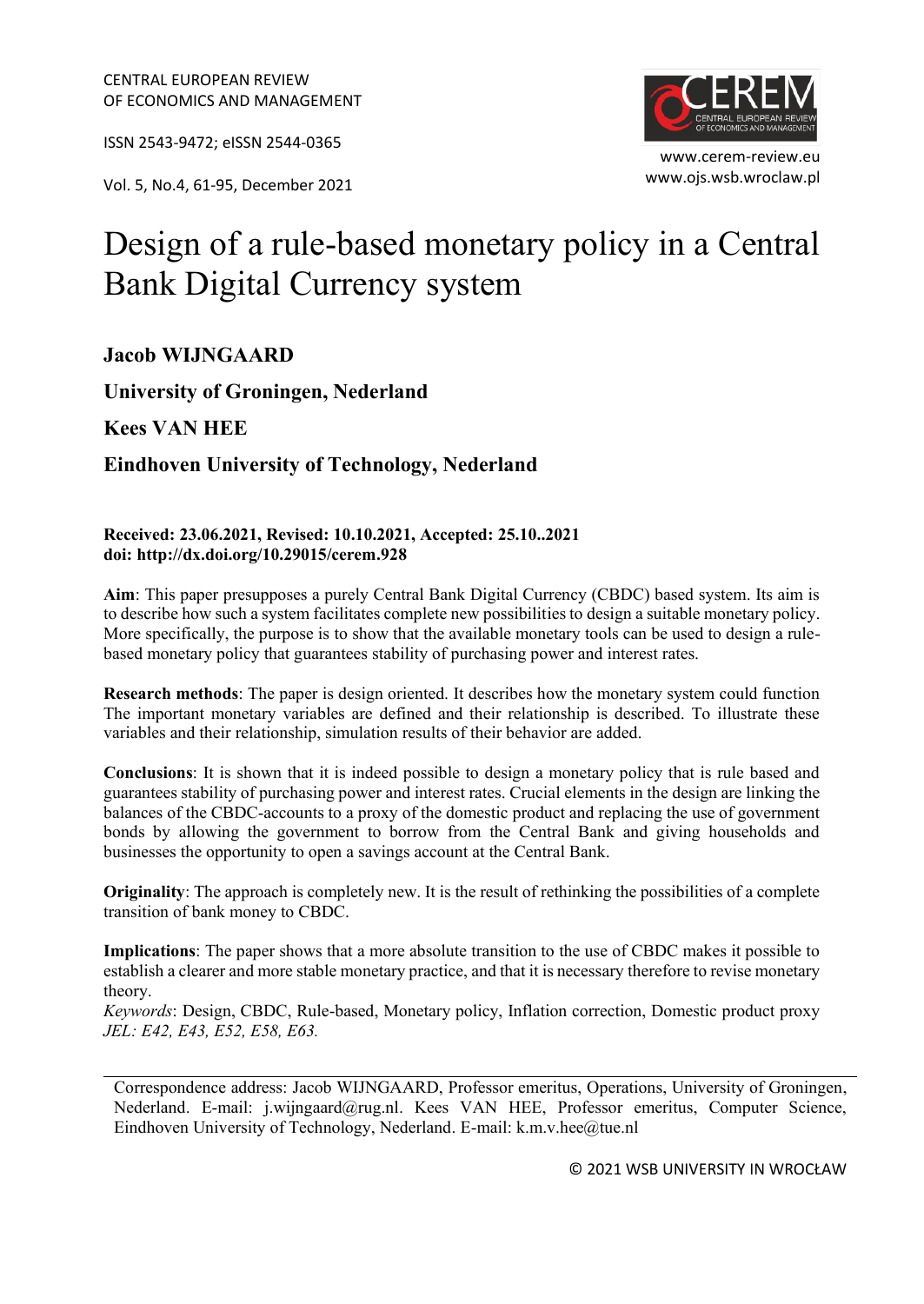### **1. Introduction**

The current monetary system is a two-tiered system. The Central bank (CB) issues base money, including cash and bank reserves. That is the first tier. The commercial banks issue claims on base money (e.g. demand deposits). That is the second tier. As of recently, the possibility to give more parties access to base money is seriously considered. It is called Central Bank Digital Currency (CBDC). In its most extreme form it makes the money creation function of the commercial banks superfluous and leads to a one-tiered system: all economic actors pay each other with base money. This extreme option has not much support yet among bankers, monetary economists and politicians, but it is worth to explore the possibilities, also the possibilities with respect to monetary policy.

The goal of monetary policy is to keep the purchasing power of the currency stable. In the current system this appears to be difficult. The main tool of the CB is to control the rate at which the banks can borrow base money from the CB. This tool appears to be ineffective now. To keep control the CB has to switch to some form of Quantitative Easing (QE) and that is not very effective either. And the lack of transparency and stability in the monetary policy leads in itself to dynamics. A transfer to a CBDC based system gives the opportunity to redesign the monetary policy. In a companioning paper (Van Hee, Wijngaard 2021) we describe how such a CBDC based system can be organized. In this paper we focus on the monetary policy.

Section 2 discusses why it is necessary to redesign the system and gives a short description of the proposals developed in the companioning paper (Van Hee, Wijngaard 2021). Section 3 explores the tools that are available in a CBDC based system to develop a monetary policy. In sections 4-7, we show how these tools can be used to design an attractive monetary policy. Important elements are: linking the current accounts to a proxy of the domestic product and replacing the use of government bonds by the use of specific savings accounts. This results in a rule based monetary policy with automatic inflation control and stable risk-free interest rates. Section 8 gives conclusions and suggestions for further research.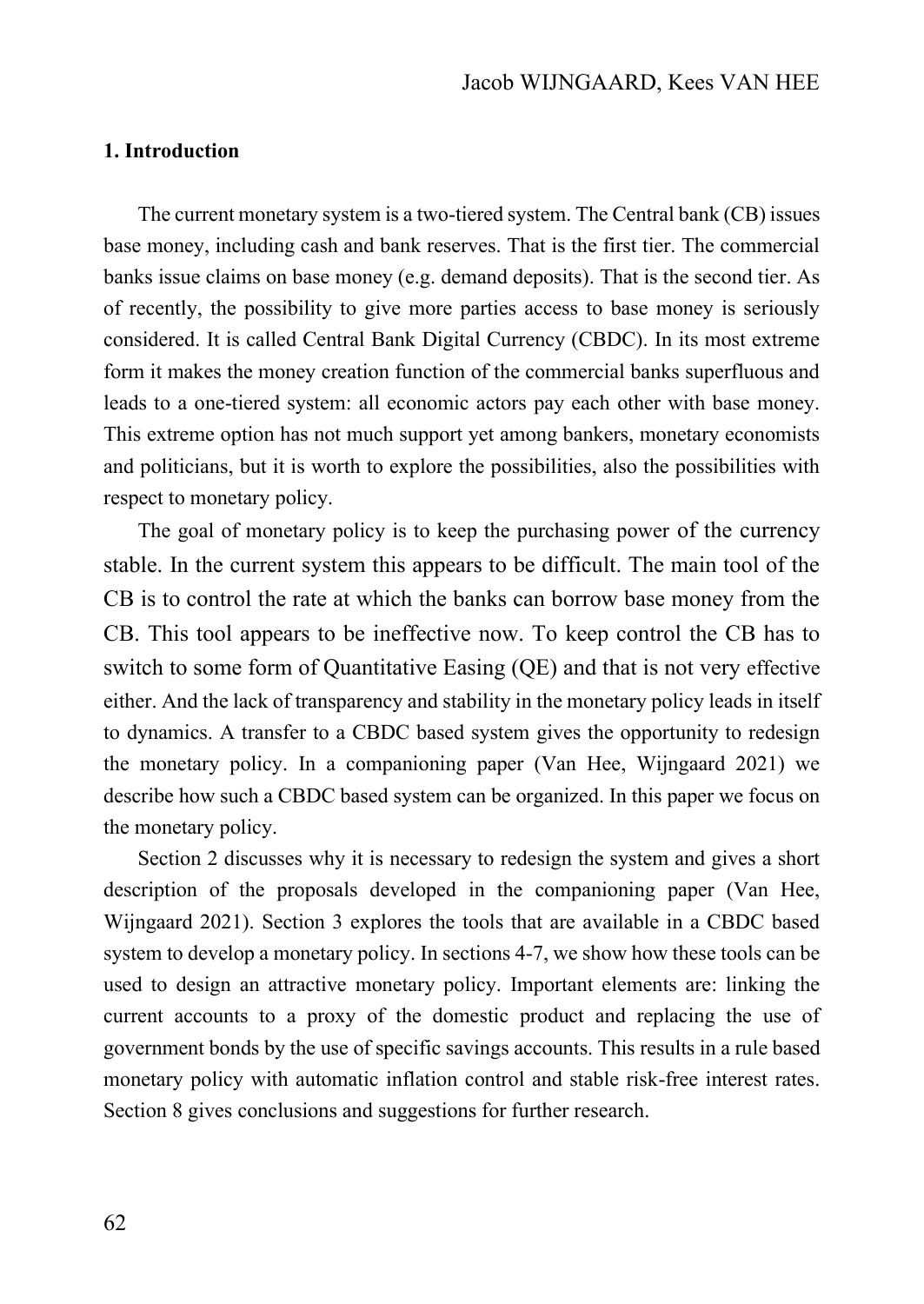#### **2. Towards a new monetary system**

The current monetary system is an *organically grown* system. Its weaknesses became apparent by way of the financial crisis of 2008 and have been described sufficiently broad (e.g. Roubini, Mihm 2010; Admati, Hellwig 2013). We propose to *design* a new monetary system.

Today we have two forms of money, *cash* (coins and bank notes) and *demand deposits* (balances on current bank accounts). Cash is part of the so called *base money*  (see Ryan-Collins et al. 2011)*.* The rest of the base money is invisible for normal *economic actors*: households and businesses. It consists of the *reserves* of (commercial) banks and the government, at the CB. A demand deposit is (only) a *claim* on base money. Such claims are generally accepted and form the main part of the available money. Banks are able to create these claims more or less freely. Note that these claims are digital, so, it is a form of digital money. Today ca 95% of our money is claims on base money and if all economic actors would cashing in their claims, this would be a disaster because banks don't have the base money at hand. Bank credits are a strange form of money indeed. Nevertheless, from 1971, after the abolition of the Bretton Woods agreement, it has functioned well for a while. By adapting the interest rate for reserves, the availability of credit was controlled, and through this the whole economy. And especially during the period 1985–2005, the system appeared to be really "under control". That is why that period is called "the great moderation". In between, however, there are serious doubts. Banks have played an important role in the emergence and proliferation of the financial crisis. The American mortgage market was the biggest culprit, but the lack of transparency and the sale of too complex financial products contributed as well (see Roubini, Mihm 2010). There are general rules with respect to reserves and liquidity (Basel I, II and III). But the position of a bank is judged afterwards and the judgement of the different categories of assets and the validity of the rules are not always clear (see Admati, Hellwig 2013). This implies that the banks have in fact a (too) large freedom with respect to the creation of money, because the claims are rarely cashed and all checks and balances are directed to a smooth continuation of the system. This made it easy for them to participate in these risky products and spread the problems in that way.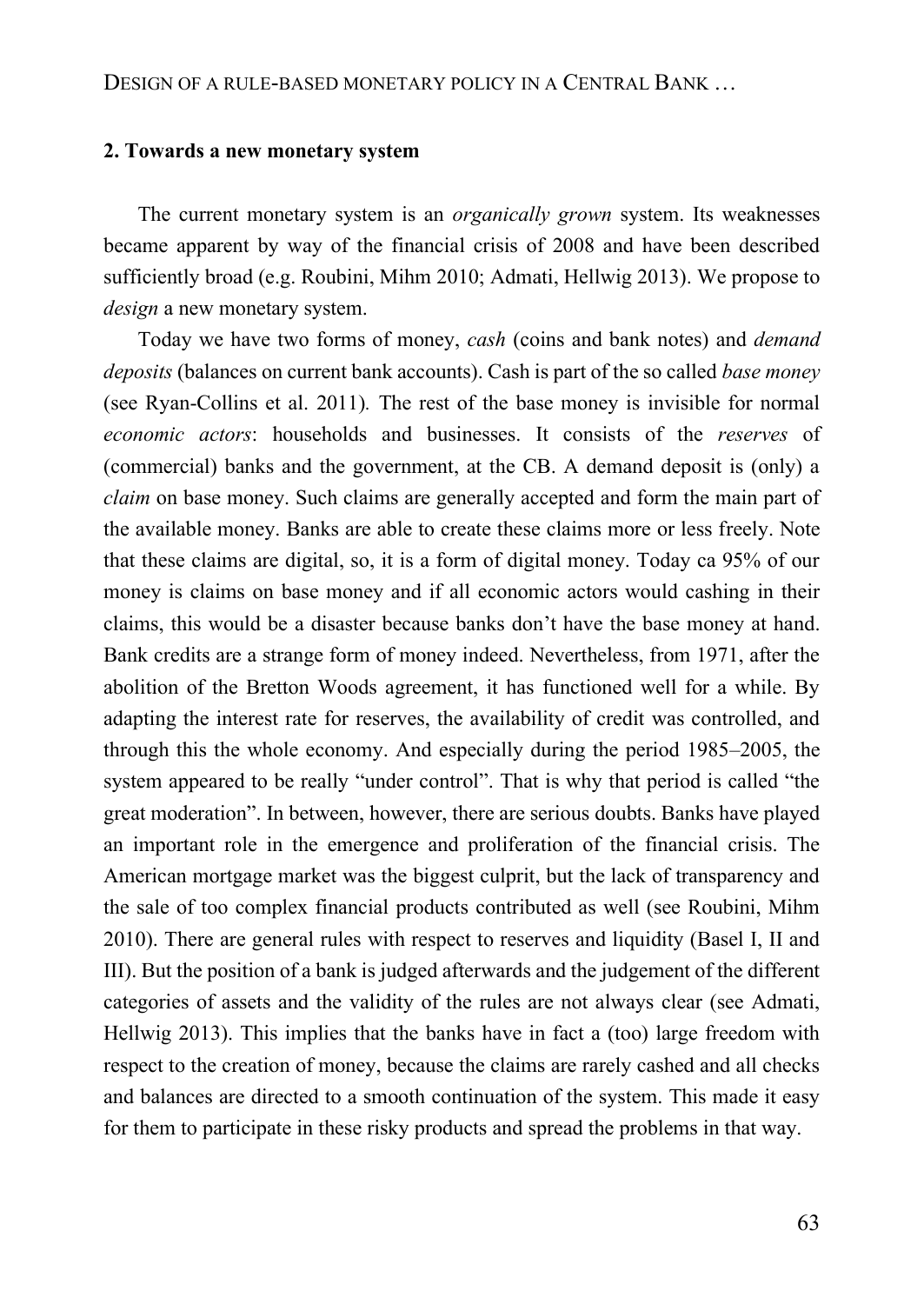This is a fundamental weakness in the existing system. It is directly connected with the two-tiered character of the system, that we use bank money, claims on base money, while we are not very interested in the use of cash, the only form of base money accessible to us. It is time to widen the role of base money (or CBDC) and have that as our primary form of money, the only legal tender. So, the CB creates the money and the main role of the banks is to intermediate between lenders and borrowers. Our proposal for such a new system is described in (Van Hee, Wijngaard 2021). It is inspired by the proposals of the Positive Money movement (Jackson, Dyson 2012) in the UK (see Huber 2017 for an overview of the positive money movement), but differs in some respects and is more explicit in its design, especially regarding privacy and security. Here we sketch the main elements. It is completely different from the developments considered by the Central Banks in e.g. Sweden and the eurozone, where one explores the possibilities to *combine* the introduction of CBDC with continuation of the current system (see Sveriges Riksbank 2017; ECB 2020).

- Actors have *CBDC-accounts,* as many as they like. An account is an abstract object that is "owned" by the actor and that is stored on the hardware of the actor or in a *cloud* of a service provider operating on behalf of the actor. The account has several properties such as a *unique account identity* and the identity of the actor. But the most essential property of the account is the *balance*, i.e. the amount of currency on the account. This balance is at least zero, so it is never negative.
- An exception is made for banks. If they have a license of the CB, they are allowed to borrow from the central bank. In order to do this, there are besides the normal accounts at the CB also *C-accounts* (credit accounts), with a balance  $\leq$  0. To borrow from the CB, a bank can just transfer some money from her C-account to another account, making the balance on the C-account more negative.
- The (central) government has also such a C-account, to be able to borrow from the CB.
- All other actors may borrow money from other actors, in particular from banks, but not from the CB.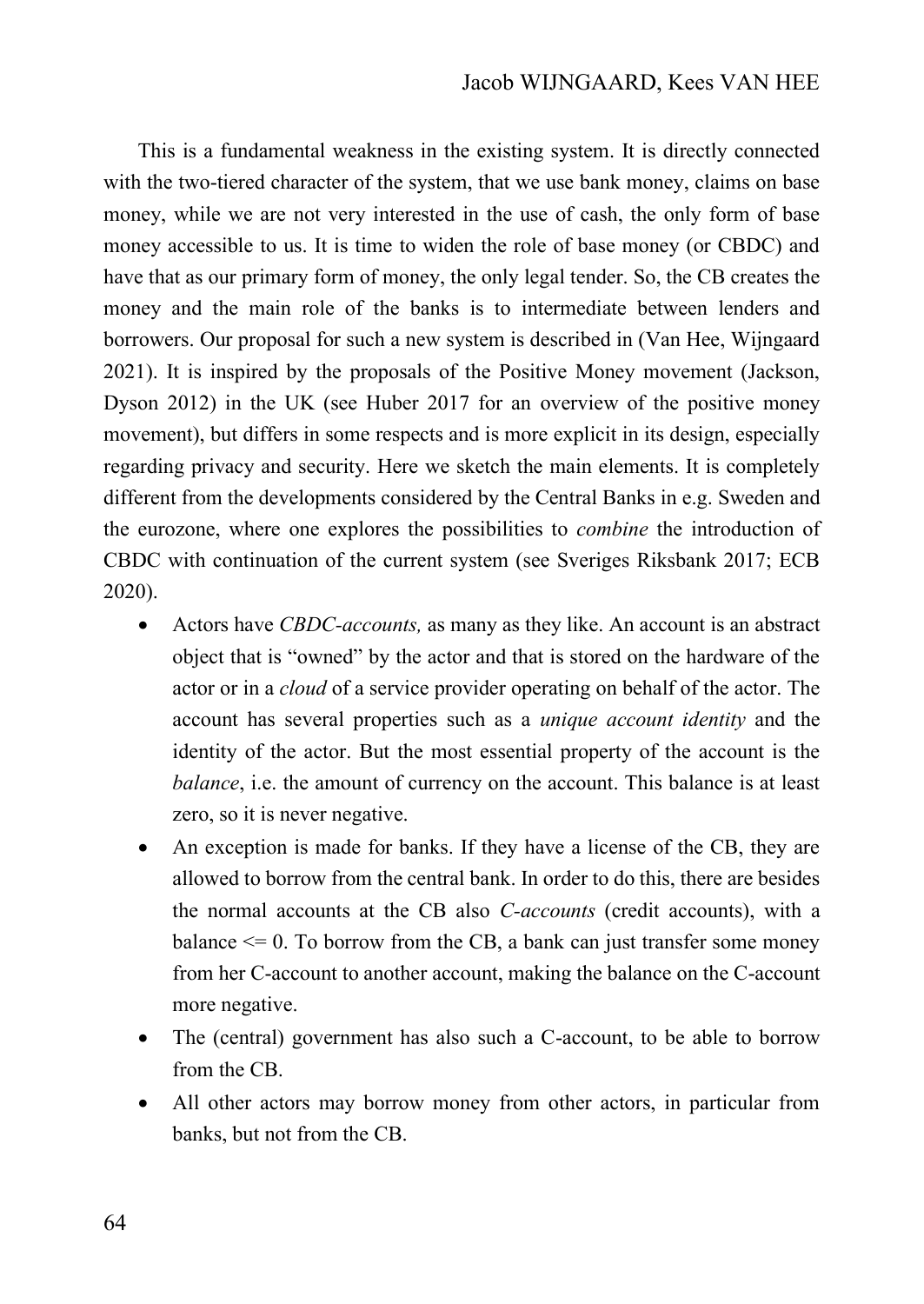- Actors may use one of their accounts as a *bank savings account*. That means that they give a bank access to it and allow the bank to use the balance for loans to other actors. Of course, they have to do so under certain conditions (interest, term, …). Note that as long as the money is on the savings account it is not lended yet. As soon as it is lended to another actor, the money moves from the savings account to the account of the borrower. The bank administers this process.
- There is a *public database* as part of the CBDC-system and in that database there is some data of the accounts, but neither the balance itself nor the transactions themselves. What is stored is a *digital fingerprint* of the balance account. This is done by applying a one-way function or hash function to the account record and store this value. It can be used to verify the authenticity of an account record presented by the actor for updating, by applying this one way function to the current account record and compare the outcome with the stored value. The database is called "public" because all actors have access to it. We avoid the term "central" database because it will be a distributed database, i.e. a network of databases, but all under control of the CB. This database could be constructed as a blockchain, although we don't see any particular advantage of that.
- There is a *clearing/settlement* function in the CBDC-system. Here the most basic payment action is performed: the increase of the balance of the *acquiring* actor and the decrease of the balance of the *paying* actor. And there is a *secure transmission system* to send messages between actors and the CB, including the authentication of the sender and the integrity and confidentiality of the message.
- It is to expect that service providers are going to develop different kinds of services, to integrate the payments with the financial and management control of the actors. Since all actors use the same CBDC-system, this is a very open, competitive world.

The CB can be seen as a *trusted third party* for payments between two actors. But this does not mean that the CB keeps record of the values of balances of the actors.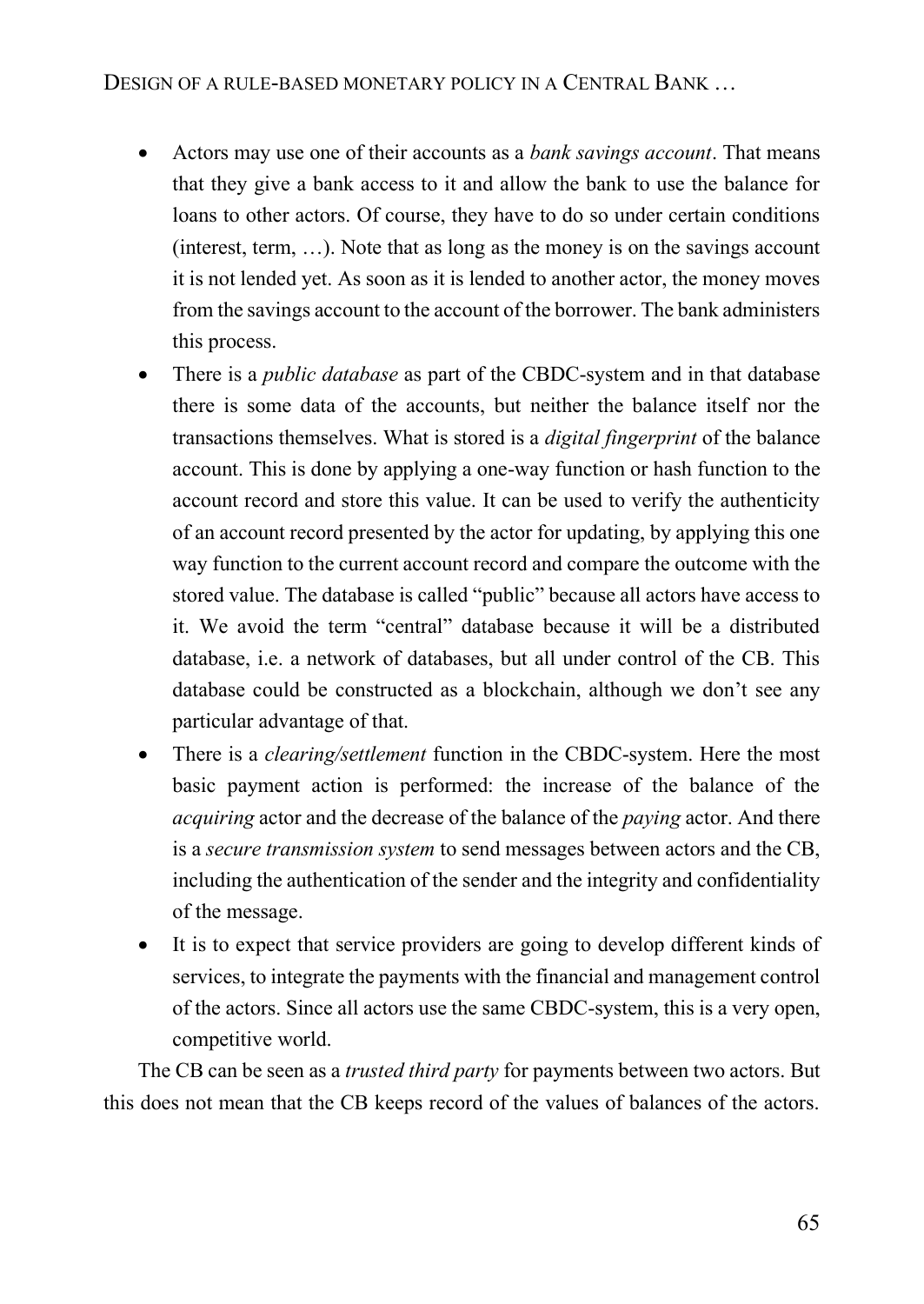We only let the CB keep a fingerprint of the balance and maybe also of the transactions.

In this paper we focus on the *monetary policy* that can be applied in combination with such a CBDC-system. If necessary it is possible to create off-line payment possibilities and we assume therefore that *physical cash is no longer used*. There will be a transition period where CB-cash exists in parallel to CBDC, however we just consider the final state with *only CBDC* here.

#### **3. Exploring the tools for a monetary policy**

Here we consider the case of one country with one CBDC-system. In most countries the main goal of the monetary policy is to control the price level. Until recently, the aim of the ECB was to realize an inflation of 2% or a little less. This is a very narrow goal and indeed difficult to realize. Since the summer of 2021, the goal was changed into "an average inflation of 2%". This gives more freedom to deviate from the 2% and it may also help in realizing that the public keeps expecting an inflation of 2% even if that inflation is now lower. This inflation target protects the purchasing power of the public. We are going to design a different system to protect the purchasing power. But we want more. We should not be happy with only stability of the purchasing power of consumer goods, we also want to realize stability of the yield of saving and investing and, to keep it symmetric, of the cost of borrowing. Risks cannot be controlled, but it may be possible to control the risk-free interest rate. This is related to taking care of sufficient credit possibilities, sufficient for a prospering economy, a goal that is explicitly included in e.g. the monetary goals for the  $US<sup>1</sup>$ . We use the wider goal of a stable purchasing power in this broad sense.

In case of such a CBDC-system there are many tools available to realize this goal. CB and government have both an important role. The CB makes the money available and determines the conditions. The government is important through its fiscal policy and because of the way deficits are financed.

<sup>&</sup>lt;sup>1</sup> See the website of the FED: https://www.federalreserve.gov/faqs/what-economic-goals-does-federalreserve-seek-to-achieve-through-monetary-policy.htm.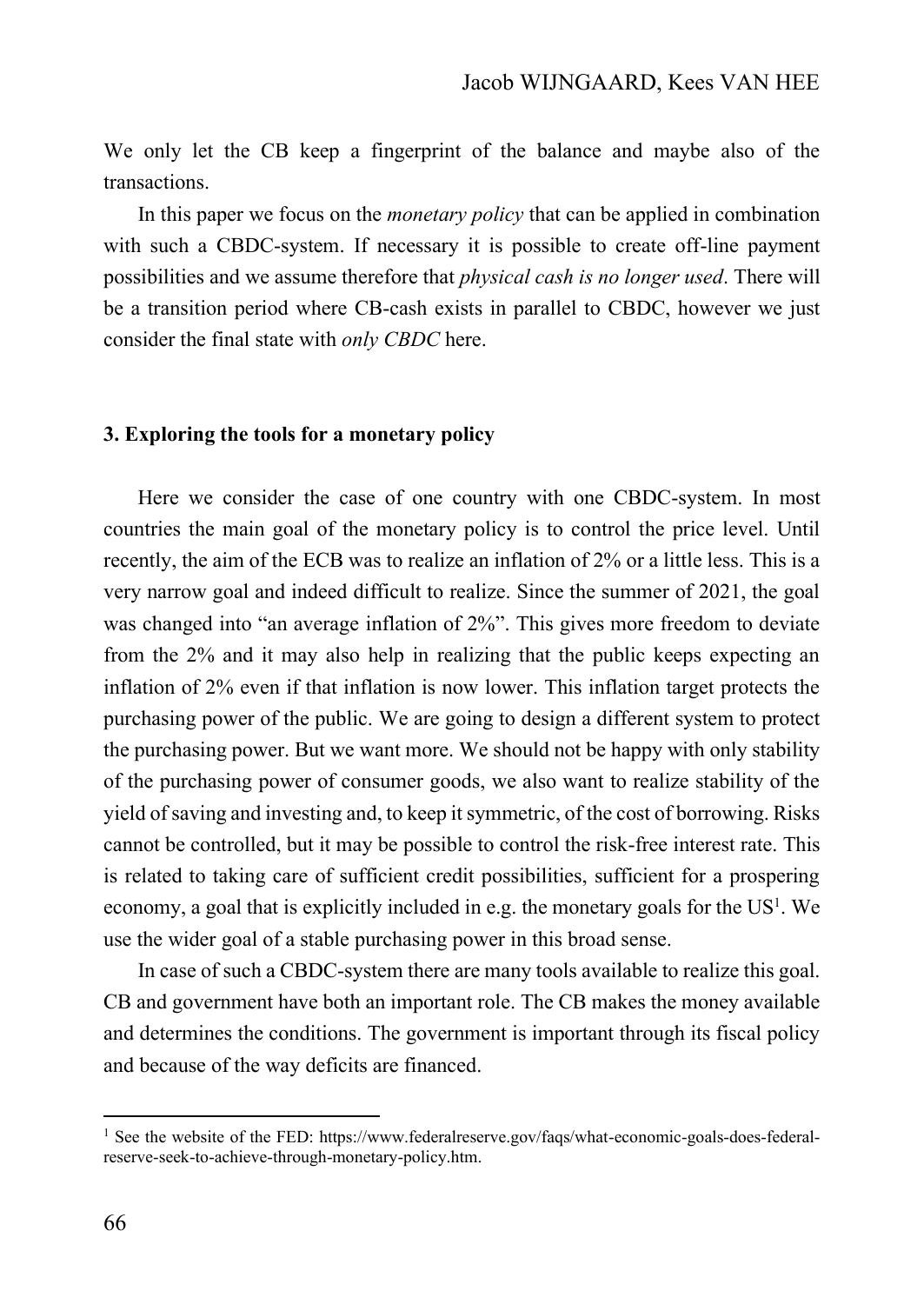- 1) *Interest rate on reserves*. Currently, the main tool for the CB is the interest rate for the reserves of the banks. In the new system, all actors have CBDC (which is base money) and there is no physical cash anymore. So, the interest tool is richer now. It is not restricted to values  $\geq 0$  ("breaking the lower bound"<sup>2</sup>) and it is possible of course to distinguish between different types of actors and different conditions of availability. Note that a negative interest on CBDC can also be interpreted as a tax on having CBDC, a liquidity tax.
- i) *Banks can borrow from the CB*. The interest rate on such loans is an important tool.
- ii) Households and businesses can be allowed to start a *savings account with the CB*, for longer term deposits. The interest rate on such savings accounts is also an important tool.
- 2) *Indexing account balances*. It is possible to index the account balances to the price level, to keep the purchasing power of the account balance constant. This necessitates a monitoring process that keeps account of the changes in the price level  $p(t)$ . Each account can only be adapted at transaction moments, because the CB only keeps the fingerprints of the accounts and their balances. When indexed, the balance is multiplied with  $p(t)/p(t_i)$ , with  $t_i$  the last time the account was updated<sup>3</sup>. One step further is to link the account balances to some proxy of the nominal domestic product (*DP-linking*), instead of to the price level. All payments from households to businesses during the last year could serve as such a proxy. Since all payments or at least almost all payments are in CBDC it is possible to monitor these payments real time by labelling the transactions of the accounts (household accounts and business accounts) by the type of transaction.
- 3) *Transaction tax*. The way the government is financed is an important factor in the realization of stability. We assume that the government is at least partly financed by taxation. Changes in the value added tax (VAT) have also influence on the price stability. An increase in the price level could be compensated for by a reduction in the VAT. Changes in the deductibility of interest on mortgages

<sup>&</sup>lt;sup>2</sup> See Buiter (2009) for a general treatment of this issue of "breaking the lower bound".

<sup>&</sup>lt;sup>3</sup> Bordo and Levin (2017) mention this possibility, but choose for the interest tool to keep the price level stable.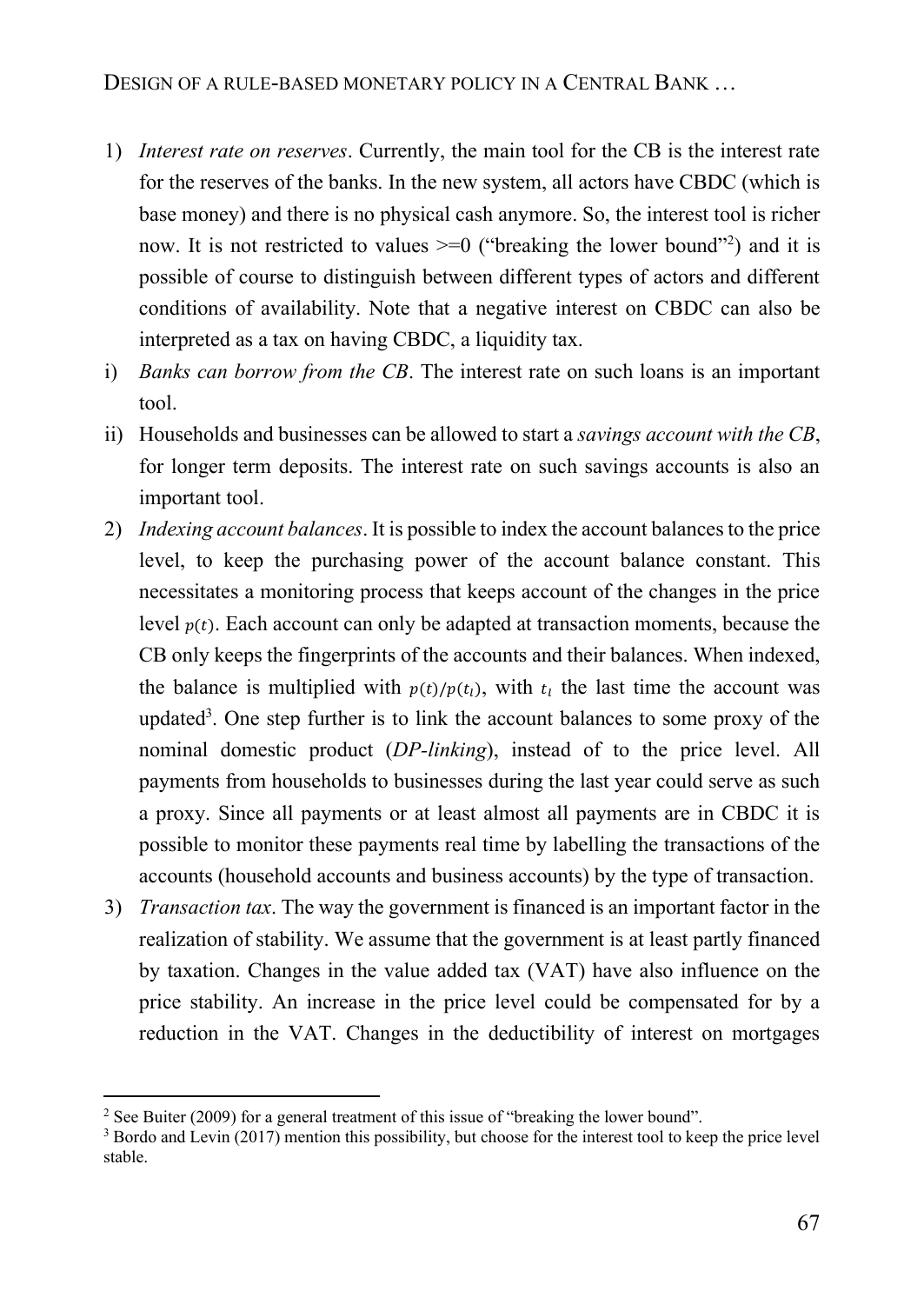influence the credit possibilities. It is important to distinguish these taxes from the liquidity tax, the tax on the *account balance* that is mentioned in point 1).

- 4) *Monetary financing of government deficits*. Government deficits can be financed monetarily by borrowing from the CB. In our system, the interest rate for such loans is by definition equal to 0, since the CB is owned by the government. Note that this is also stressed in the Modern Monetary Theory  $(MMT)^4$ .
- 5) *Government activity on the financial market*. It is also possible to let the government be active on the financial market by selling different kinds of bonds. By using the dynamics of the financial market, the government may be able to reduce the cost of a deficit, but these activities contribute also to these dynamics.

It is clear that designing a good monetary policy is a multi-dimensional decision problem. And the use of government tools and CB tools have to be determined in combination. Of course it is necessary to structure it. We propose to structure it towards *rules* and *discretion*. What are the rules? Who (which institution) monitors the rules and decides whether and how they have to be adapted. Where are we going to require discretion? An important question here is whether and how to involve politics. Somehow in this structure the role of the CB and the role of the government have to become clear.

The next four sections are devoted to the description of one specific possible design of the monetary policy, where we use DP-linking and a government that borrows only from the CB. The DP-linking is described in section 4, together with a simplified version of the policy. The complete policy is described in section 5. The policy is almost completely rule-based. In section 6, we discuss the limits of this rulebased character of the policy. We also discuss how to organize the necessary decision making: the rules, the tuning of the parameters, the space for discretion and the bargaining. In section 7, we sketch how such a policy could look like in the eurozone, a case of more countries with one CBDC-system.

<sup>4</sup> See Kelton (2020) for a general description of MMT. An important element in MMT is the structural role of the government in monetary policy and the acceptance of government deficits in stimulating the economy.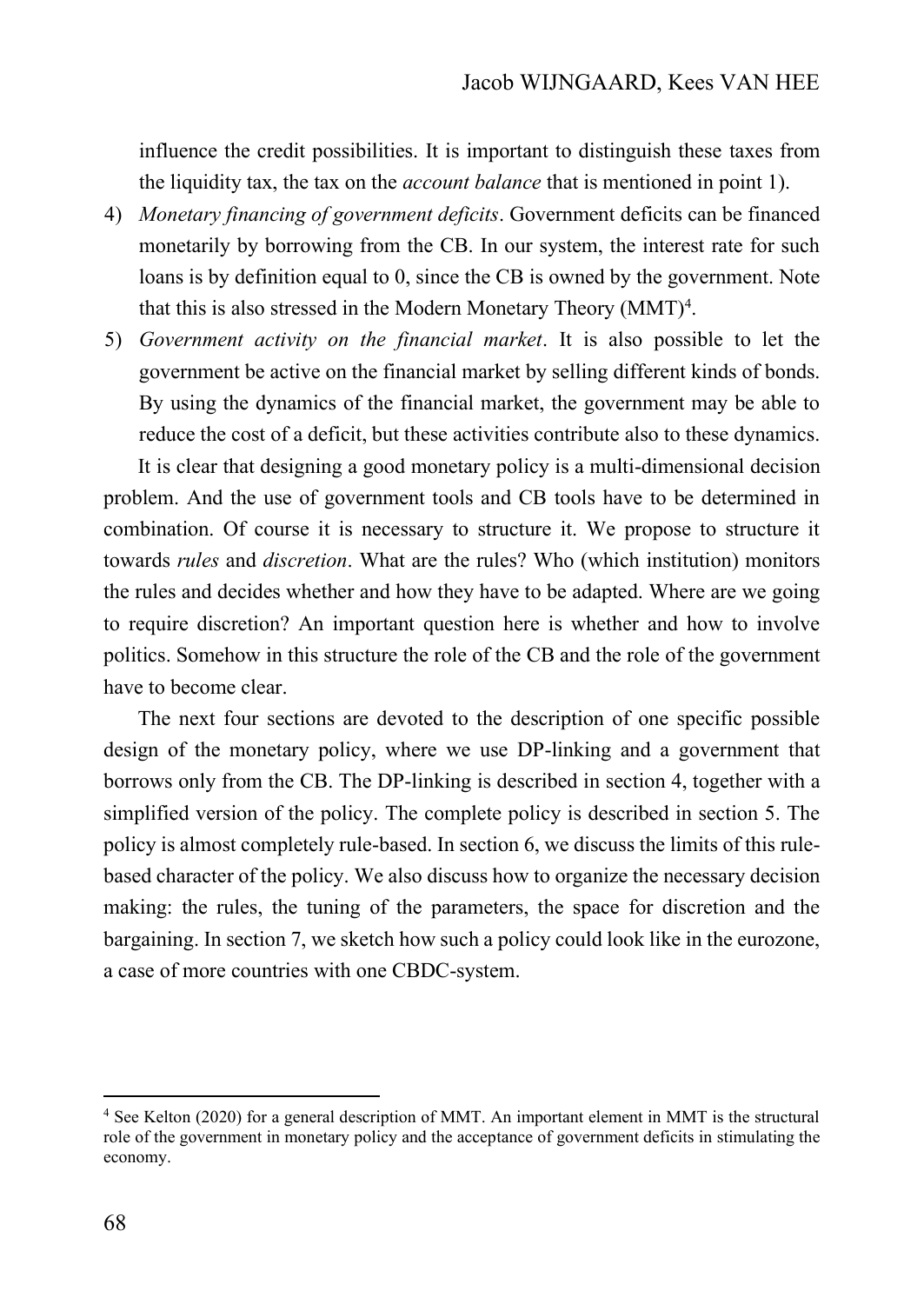#### **4. Linking the accounts to a proxy of the domestic product**

This section explains how to link the content of these accounts to a DP-proxy. The aim of this is to secure the purchasing power of the accounts. We are not going to secure the purchasing power of one currency unit, but the purchasing power of the total balance of each of the accounts.

First we will formulate this linking for an arbitrary macro-economic (aggregate) variable that can be monitored real time. Let  $A(\cdot)$  be such a continuously available variable. Linking the current accounts to  $A(\cdot)$  means that the balance of each current account is adjusted to  $A(\cdot)$  each time a transaction takes place. Only at such moments the CBDC-system has access to the accounts. Suppose the accounts  $i$  and  $j$  are involved in a transaction that takes place at time t. Let  $C_i(\cdot)$  and  $C_i(\cdot)$  be the balances of these accounts. Just before the execution of the transaction, the balances are reset in the following way<sup>5</sup>:

$$
C_i(t) := \frac{A(t)}{A(t - \varepsilon_i)} \cdot C_i(t) \tag{1}
$$

with  $t - \varepsilon_i$  the time (in years) of the previous transaction with respect to account *i*, and a corresponding update for account  $j$ . The update is executed by the CBDCsystem, together with the execution of the payment.

If the variable  $A(·)$  represents a stable economic value and reflects broad price changes, the linking procedure helps to secure the purchasing power of the current accounts. But it is important that it is continuously available. We propose to use a proxy of the domestic product, *the total sum of all payments by households, for (new) real goods and services during the past year*. We call this variable D( $·$ ). To keep track of  $D(·)$ , it is necessary to label the transactions. In Appendix 1 we discuss the definition of this proxy and the way of labelling in more detail.

With DP-linking the content of an account follows price increases as well as productivity increases. This may make it attractive for investors to put money on an account and just leave it there, enjoying the general productivity increases as return

 $5$  := stands for "going to be equal to".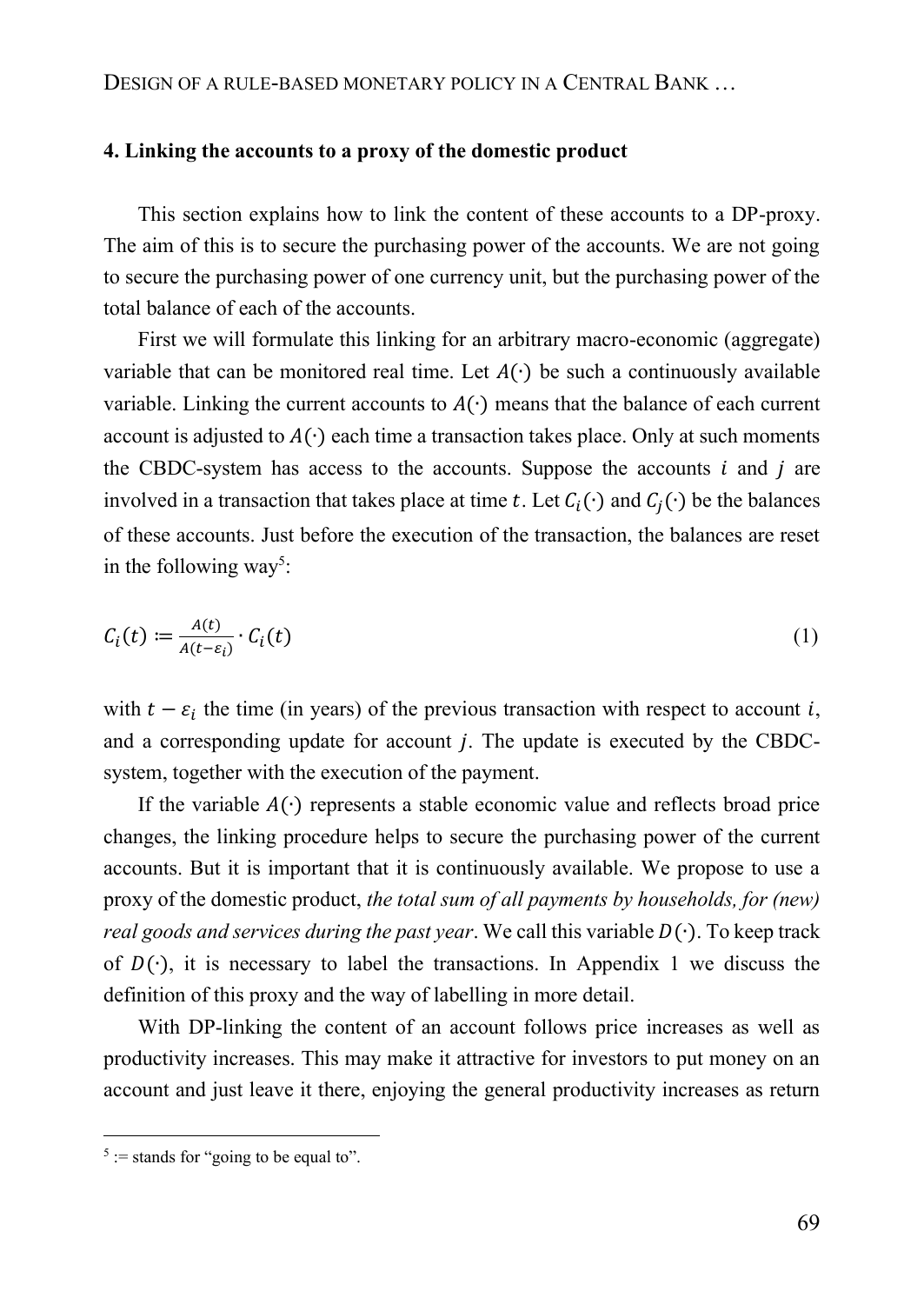on investment on this account. This necessitates to "tax" the linked account. Instead of the DP-proxy,  $D(t)$ , the *taxed DP-proxy*,  $e^{-\tau t} \cdot D(t)$ <sup>6</sup>, is used. Equation (1) is replaced then by:

$$
C_i(t) := e^{-\tau \varepsilon_i} \frac{D(t)}{D(t - \varepsilon_i)} \cdot C_i(t)
$$
\n<sup>(2)</sup>

The liquidity tax  $\tau$  (per year) has to be sufficiently large to form an effective incentive to spend money instead of just keeping it.

We have to explain in more detail why this (liquidity) tax is necessary. The variable  $D(t)$  does not include any intermediate economic activity: the build-up of inventories, the production of intermediate products and of production equipment, the development of production processes and of know-how, etcetera. This reservoir of investments is going to contribute in the future to the value of  $D(\cdot)$ . Part of these investments is privately owned. The ownership can be direct or via a share or a loan. This private part of the reservoir may be expected to be stable. So the value of these private investments grows with  $D(·)$ . Let  $W(t)$  be the value of these investments at time t and let  $\Delta W(t) = W(t + 1) - W(t)$ . The reservoir is owned by a relatively small part of the population. That implies that only little of the yield is consumed. Let  $\omega$  be the yield per unit of value and c the consumption rate and let  $W_n(t)$  be the contribution of new investors. Then:

$$
\Delta W(t) = (1 - c) \cdot \omega \cdot W(t) + W_n(t) \tag{3}
$$

The fraction c is small and  $W_n(t)$  is also small compared to  $W(t)^7$ . That means that the growth of  $W(\cdot)$  is rather close to  $\omega$ . So, the *average* yield on risky investments is rather close to the growth of  $D(·)$ . That means that without liquidity tax it may become attractive not to spend the money. Just keeping it on the account gives a risk free growth that is close to the average yield of investing it in another way.

<sup>&</sup>lt;sup>6</sup> The function  $e^{-\tau t}$  is the solution of the equation  $\frac{df}{dt} = -\tau f(t)$ , so the result of applying a proportional tax  $\tau$  to  $f(t)$ .

 $7$  See Piketty (2014), Chapter 5.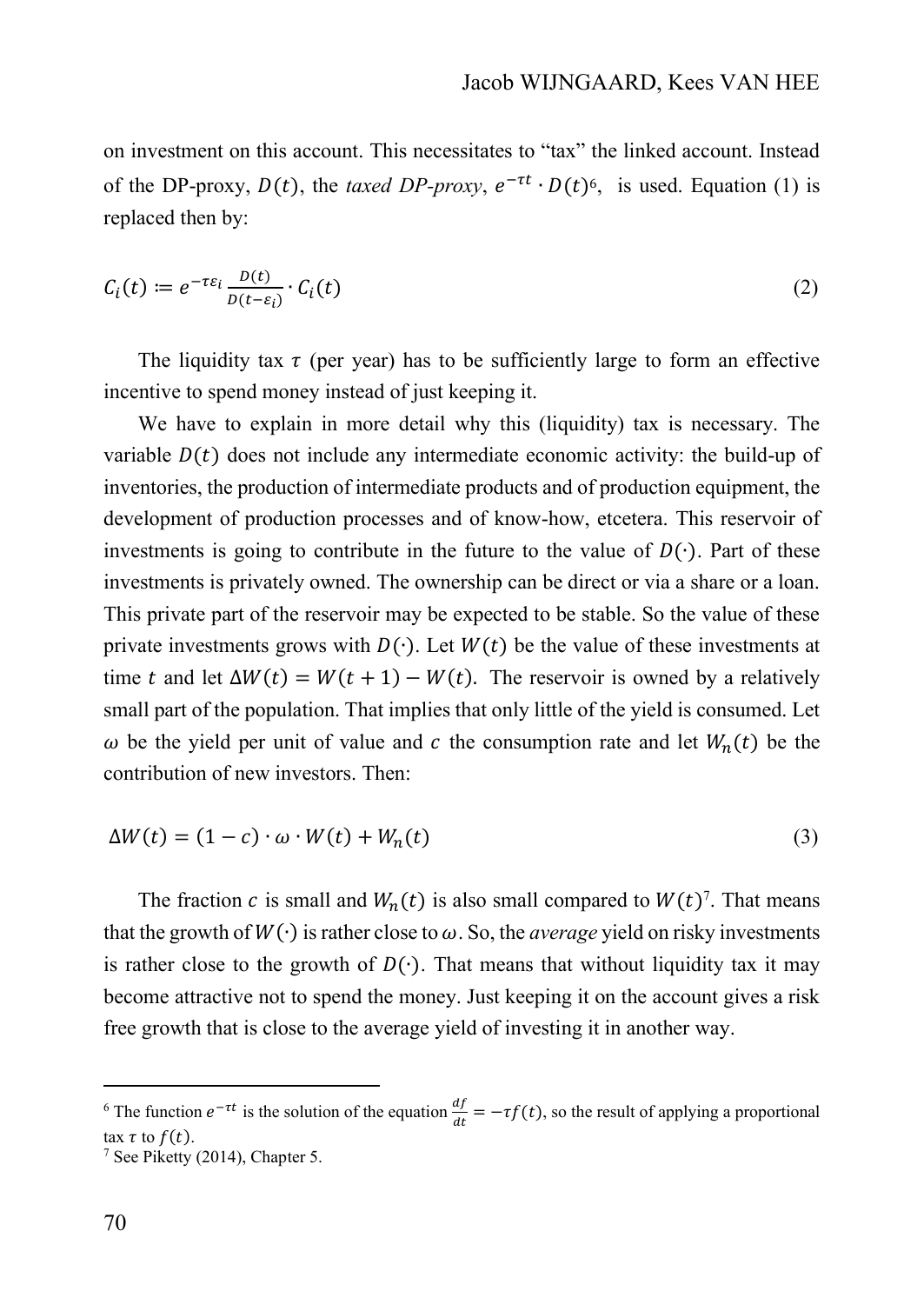By choosing  $\tau = q + 0.02$ , with q the growth rate of the DP, we realize a yearly reduction of the purchasing power of 2%. But a smaller τ may be sufficient. In the current system, a sufficiently large inflation is necessary to keep the monetary policy effective (see Bordo, Levin 2017). In our system it is sufficient to choose  $\tau$  so large that hoarding the money is not attractive.

The purchasing power is controlled by linking the account balances to a taxed DPproxy. One may worry that that may lead to more instability of the prices. In Appendix 2 we give the results of a simulation experiment with respect to this point. It shows that linking the account balances may lead to some extra price instability. This does not lead to extra instability of the purchasing power, however. It may nevertheless be attractive to seek ways to stabilize the prices. But that is not part of the monetary policy in our view. The monetary policy controls the purchasing power, not the prices.

The taxation reduces the total amount of money. It is easy to compensate this reduction by adding the same amount of money to one of the accounts of the (central) government. We call this the *monetary tax account*. This leads to a very simple monetary policy: the account balances are linked to  $e^{-\tau t} \cdot D(t)$ , the CB transfers immediately what is taxed to the monetary tax account of the government, the government takes care of its own deficits by borrowing on the financial market and the banks have to use superfluous money of other actors to perform their crediting function. This policy is going to be a reference point in the further design of the monetary policy. Let  $M(t)$  be the amount of money at time t. Since  $M(t)$  remains in line with  $D(t)$  and since  $M(t) \cdot V = D(t)$ , with V the velocity of circulation of the money, this policy keeps this velocity constant<sup>8</sup>.

The aim of this *taxed DP-linking* is to make further inflation control superfluous. The DP-proxy forms a stable and real basis for the value of the current accounts. There is a time delay however. It is possible that the current prices increase faster than the prices of a year ago and the average price over the last year. In principle it is possible to work with the DP over a shorter period. But seasonality is so significant that it is difficult to construct a stable DP-proxy then. So, we have to accept this time delay.

<sup>&</sup>lt;sup>8</sup> This is the Fisher equation, with the right hand side written in another way.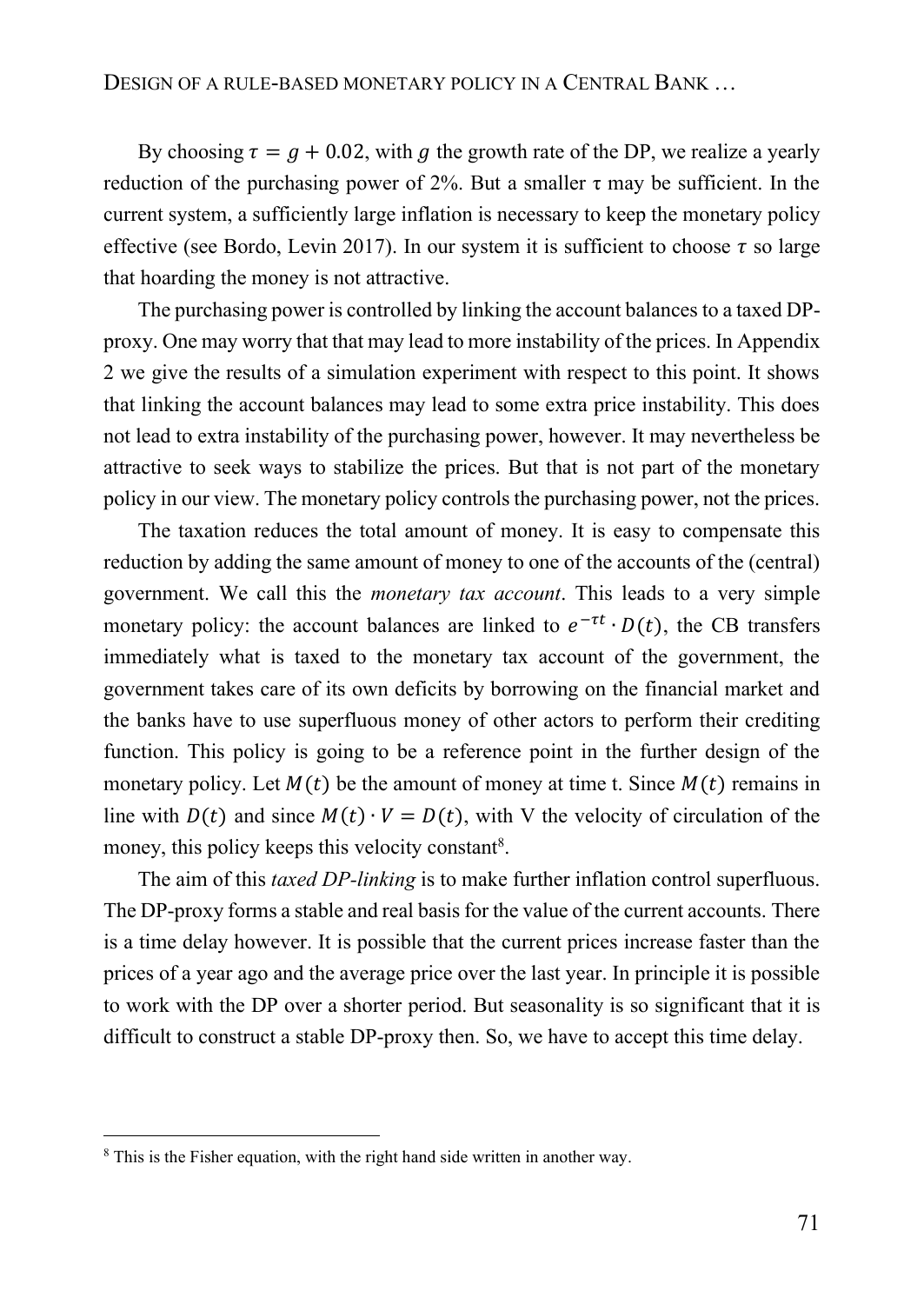If the (nominal) growth of  $D(\cdot)$  is smaller than  $\tau$ , the taxed DP-proxy is decreasing and the balance is also decreasing. It will take time for households to get used to this and it may anyway be inconvenient to apply it also for the household accounts that are used for daily shopping. It may be useful therefore to give households the opportunity to exclude (some of) their accounts from the linking, under the condition that the balance remains below a certain limit.

Once we have this DP-linkage for the account balances, it becomes easy to express the balance of an account as a fraction of the DP. Suppose the DP is about 10<sup>12</sup> currency units. Then one could speak of 1 *pico-DP* instead of 1 unit. If an account with a balance of 1 pico is not used for transactions, the balance after a year is equal to  $e^{-\tau} \cdot 1$  (pico), while the balance in currency units is more complex because it depends also on changes in the (nominal) DP.

It is straightforward to formulate loans also in this DP-linked way. We call that *pico-loans*. A loan of 100 pico for 2 year, with an interest of 1% implies that one has to pay each year 1 pico interest and one has to pay back 100 pico at the end of the year 2 9 . Having all loans and bonds in this DP-linked form leads to a situation where all assets and liabilities are expressed in pico. The DP-proxy forms a stable and real basis for the financial assets. Transactions with respect to real goods and services remain in currency units. This is the basis for the (taxed) DP-linking. The continuously available DP-proxy serves as the exchange rate.

#### **5. Designing the monetary policy**

In this section we describe how the simple, reference monetary policy described in the previous section can be improved. We keep the linking to a (taxed) DP-proxy,  $D(t)$ . This guarantees the purchasing power of the account balances. In the simple policy of Section 4, the total amount of CBDC is kept equal to a constant fraction of  $D(t)$ , say  $\mu \cdot D(t)$  by adding the liquidity tax immediately to the monetary tax account

<sup>9</sup> Compare this with the already existing inflation indexed bonds. See the Wikipedia page: [https://en.wikipedia.org/wiki/Inflation-indexed\\_bond.](https://en.wikipedia.org/wiki/Inflation-indexed_bond) Kamstra, Shiller (2008) suggest to go a step further and link the bonds to the GDP. They call this trills (one-trillionth of Canada's GDP). This is worked out and related to pension building.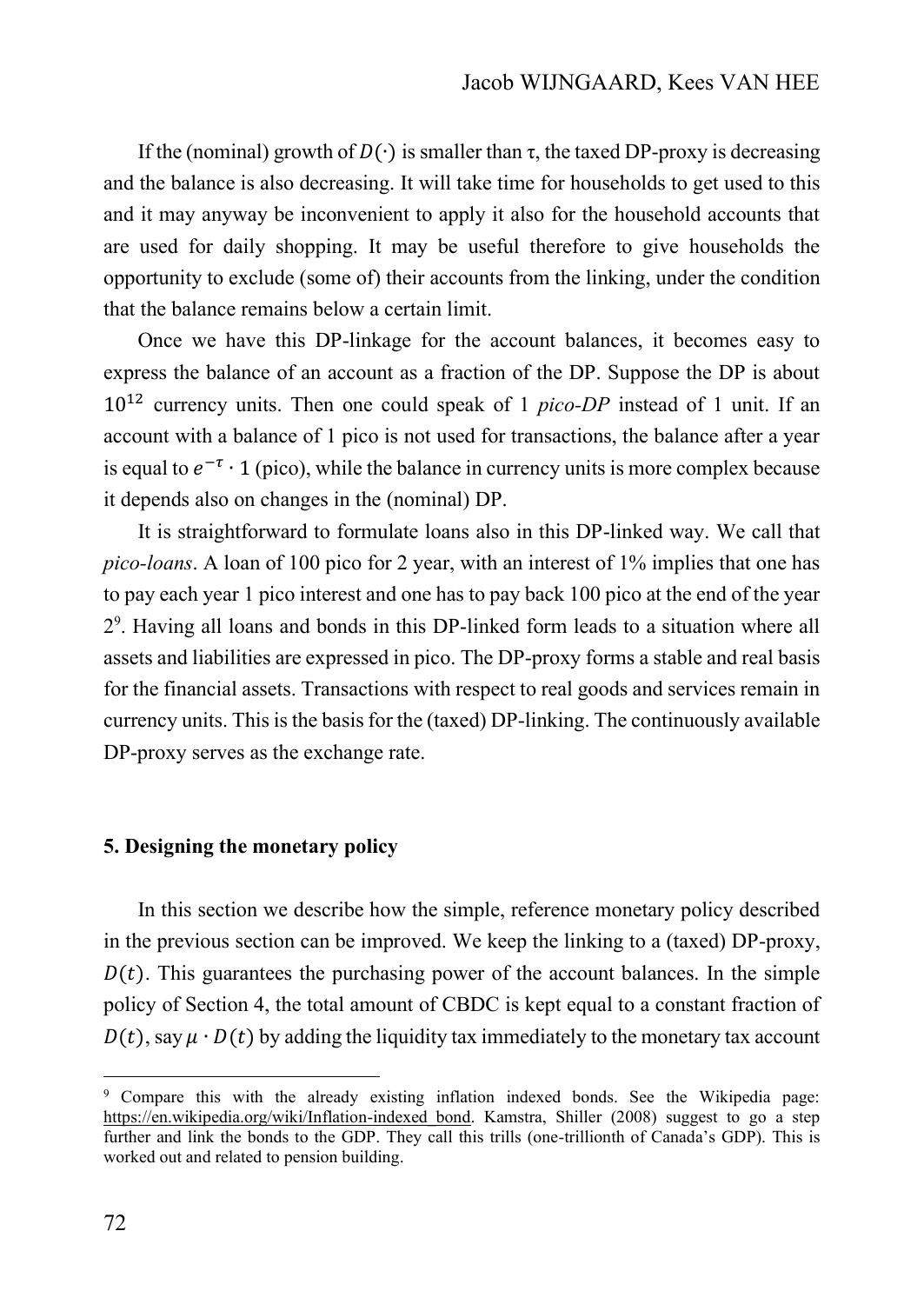of the government. Possible deficits of the government have to be financed by borrowing at the financial market and the banks are not allowed to borrow from the CB. This monetary system has the following drawbacks:

a) The government contributes to the dynamics of the financial market and makes itself dependent of it, instead of stabilizing it.

b) Banks are inflexible with respect to their credit supplying function. Households and businesses may make too little money available.

c) It is unclear how to determine the right amount of CBDC. Too little CBDC may hinder productive investments, too much CBDC may lead to speculation and instability of the financial markets.

d) There are no tools to realize the stability of the risk-free interest rate.

We will discuss how to overcome these drawbacks and develop additional rules.

The first important point is to accept that the CB is government-owned. So, giving the CB the opportunity to create more money (CBDC) and then adding this extra money to the monetary tax account of the government account is equivalent with not changing the amount of money and allowing the government to borrow freely (interest  $= 0$ ) from the CB. We choose this latter option: the government may borrow freely from the CB and the money creation function of the CB is restricted to keeping the balances linked to  $D(t)$  and adding the liquidity tax to the monetary tax account of the government. In this respect our approach is getting close to the Modern Monetary Theory (MMT) (see Kelton 2020). That means that we have to deal with the doublefunction of government expenses. In the first place to take care that the essential functions to support the society can be performed and in the second place that the monetary function of providing sufficient liquidity, credit supply and general monetary stability can be performed. The role of the CB is to monitor and safeguard this second function, but, of course, it has only very partial control over the government expenses.

To prevent that extra government expenses lead to too much CBDC in the economy, we introduce *CB savings accounts*. These accounts are made attractive for actors with superfluous CBDC. They have to deposit the money for a longer term (e.g. more than a year), but pay less liquidity tax,  $\sigma < \tau$ , instead of  $\tau$ . This *reduces the amount of (liquid) CBDC* in the economy immediately, but can also be used as a *signal*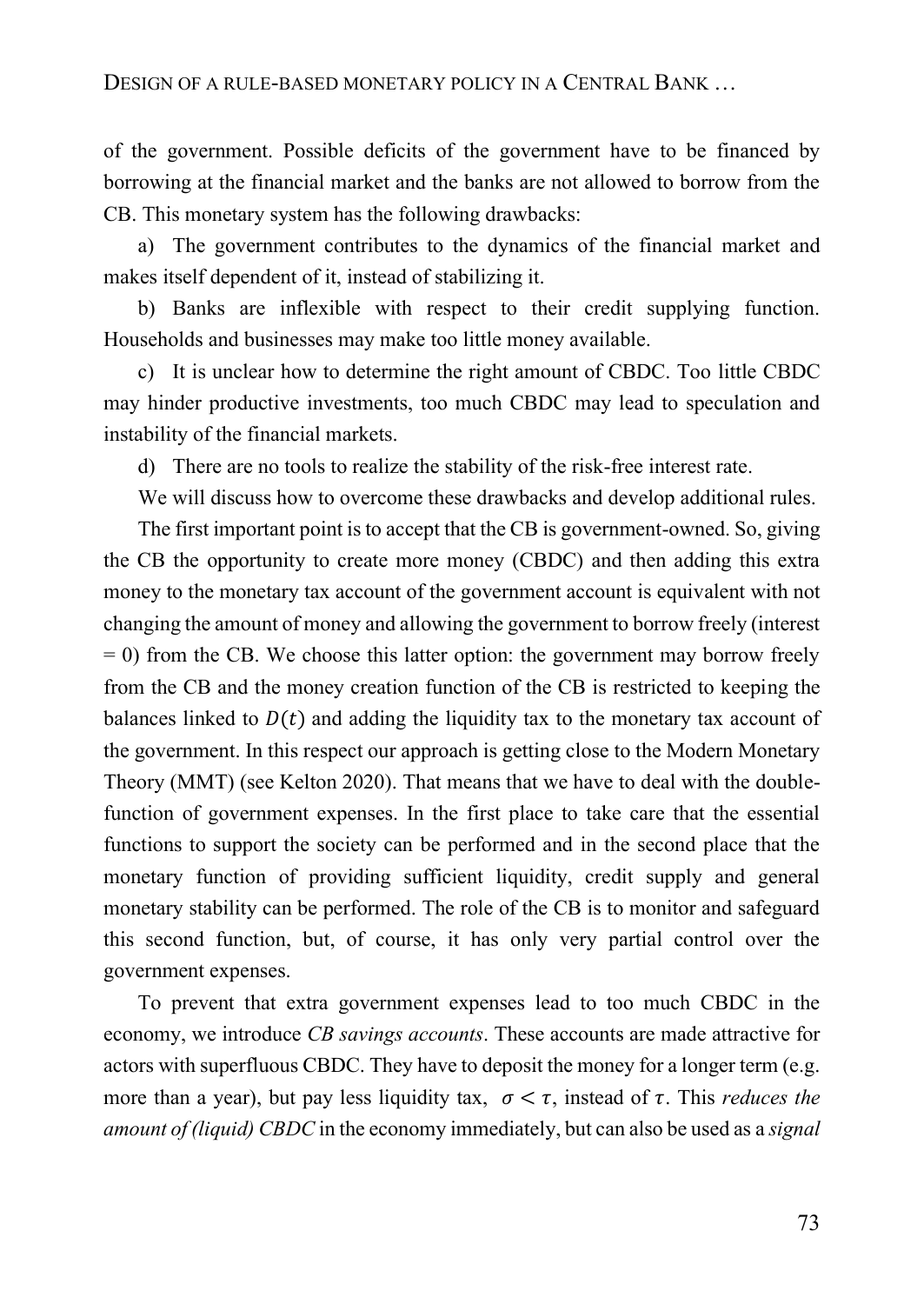*that there is too much CBDC*. We assume that really productive investments have a yield  $\geq$  0 (see section 4). So, if we keep  $\sigma > 0$ , a large total balance on these savings accounts signifies that there are no really productive investments available anymore.

To guarantee sufficient credit supply, we allow banks to borrow CBDC from the CB by transferring money from their C-account to another account, making the balance on the C-account (further) negative<sup>10</sup>. This *increases the amount of CBDC* in the economy immediately, but the total amount that is borrowed can also be used a *signal that there is too less CBDC* in the economy. The interest paid by the banks to the CB is transferred immediately to an account of the government, just like the liquidity tax.

These two signals can be used to *control the amount of CBDC* in the economy. Here we differ from the MMT approach. In MMT the main signal for too much CBDC is inflation, indicating a lack of production capacity. Our approach is insensitive for inflation, because of the DP-linking. We presume that the two signals suggested here are more sensitive for the amount of CBDC that is needed in the economy.

The interest  $\rho$  that banks have to pay on the loans from the CB determines an upper limit on the *interest that has to be paid in the economy for a risk- free investment*. The upper limit for the interest to pay on a loan from the (commercial) bank for a risk-free investment is equal to  $\rho + a$ , with a an allowance for cost and profit of the bank. It is an upper limit, because part of the CBDC a bank has available is from deposits of other actors; the interest the bank pays on these deposits is already attractive for the owners if it is larger than  $-\sigma$ , because that is what actors receive on a CB savings account. . So, we have to choose  $\rho > -\sigma$  to realize that it is attractive for actors to make their superfluous money available to the banks. But by keeping  $\rho$ close to  $-\sigma$ , the variations of the interest rates remain restricted.

A deposit on a CB savings account is more or less comparable with the possession of a long term government bond in the current system (or the reference system of section 4). People use these bonds as a secure savings possibility, as a part of their pensions. A CB savings accounts could give that same opportunity. This should be

 $10$  A critique on the Positive Money inspired proposals is that there is lack of credit possibilities (Fontana, Sawyer 2016). See Dyson et al. (2016) for a reaction.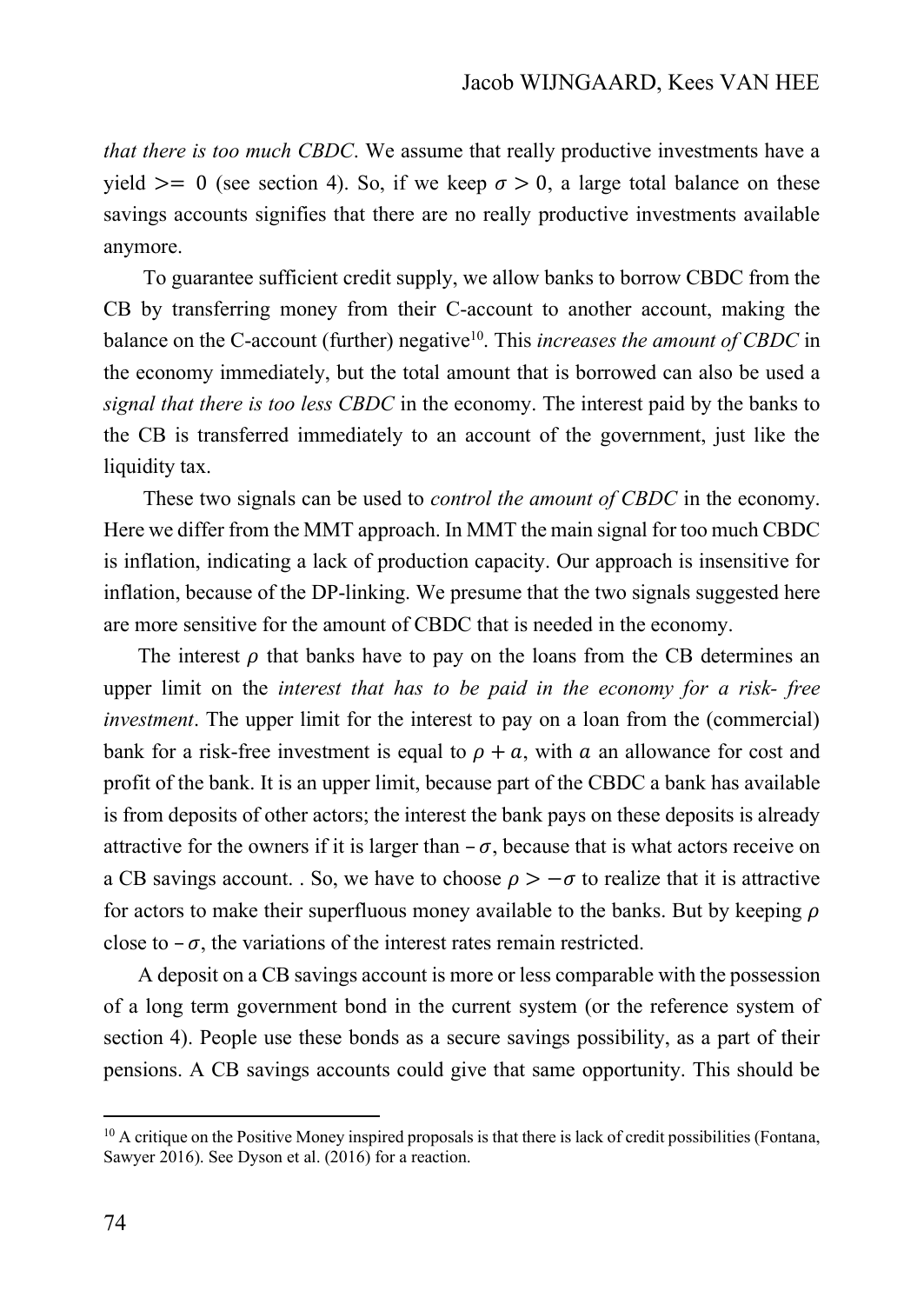taken into account in interpreting the total balance on the CB savings accounts as signal for too much CBDC in the economy. Only if the total balance on the savings accounts gets larger than some critical value, it may be interpreted as signal that there is too much CBDC in the system. This critical value is also an important monetary policy parameter. Maybe, it is even possible to make the liquidity tax on a savings account equal to 0 as long as the balance remains below a certain limit or to have separate "pension" accounts without liquidity tax. But these options are not worked out in this paper.

In the rest of this section, we make the just described system more precise with a more formal model. All variables are expressed as fractions of  $D(t)$ . We distinguish state (or "stock") variables and flow variables. First we introduce the state variables.

- 1)  $E(t)$  is the total amount of CBDC on accounts in the economy at the start of day t. The economy consists of households, banks and businesses. Service producing government organizations and local governments are also interpreted as businesses $^{11}$ . The C-accounts of the banks are not included here and the CB savings accounts are also excluded. So, transferring CBDC to a CB savings account reduces  $E(t)$  and banks borrowing from the CB increase  $E(t)$ .
- 2)  $CB(t)$  is the total amount of CBDC that banks have borrowed from the CB at the start of day  $t$ .
- 3)  $S(t)$  is the total amount of CBDC on CB savings accounts, at the start of day t.
- 4) The difference  $S(t) CB(t)$  is the net economy savings. It is called  $NS(t)$ .
- 5)  $G(t)$  is the total amount of CBDC on accounts of the central government (the Caccount not included), at the start of day  $t$ .
- 6)  $CG(t)$  is the total amount of CBDC borrowed by the central government (through her C-account) at the start of day  $t$ .
- 7) Define  $NG(t)$  as the net CBDC balance of the government:  $NG(t) = G(t)$   $CG(t).$

For all state variables  $F(\cdot)$  we define  $\Delta F(t) = F(t + 1) - F(t)$ .

<sup>&</sup>lt;sup>11</sup> See Appendix 1 for a more detailed explanation.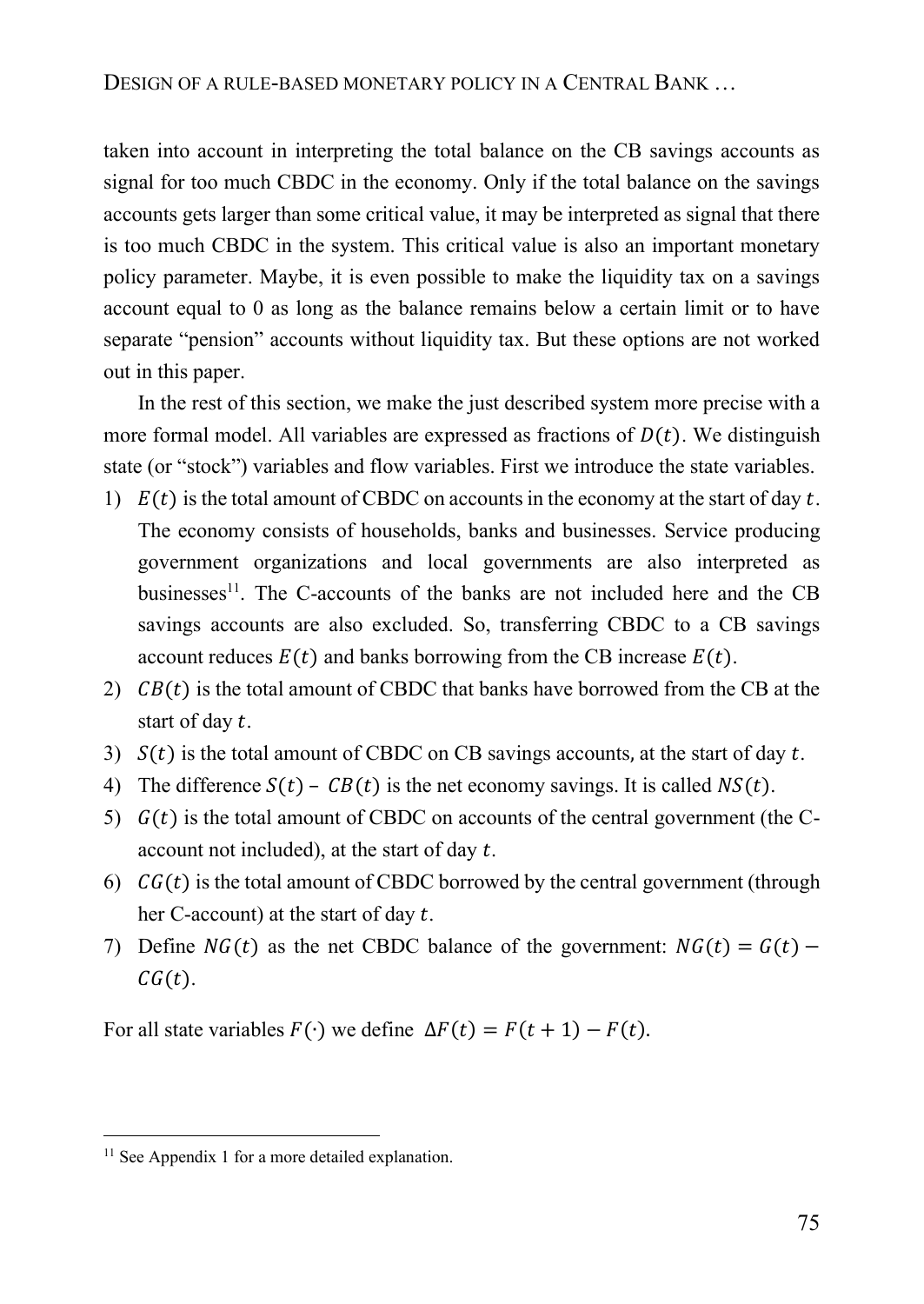Now we describe in more detail what happens during an arbitrary day  $t$ , the flow variables and the relationships between the variables.

1) The CB receives the liquidity tax and the interest on the C-accounts of the banks and pays this right away to the government. We call this  $CBG(t)$ . So:

$$
CBG(t) = \tau' \cdot E(t) + \sigma' \cdot S(t) + \rho' \cdot CB(t)
$$
\n<sup>(4)</sup>

with  $\tau' = 1 - e^{-\tau/365}$  and  $\sigma'$  and  $\rho'$  defined in the same way.

2) We define  $U(t)$  as the net government payments in day  $t$  (the payments minus the received taxes). The contributions through the CB  $(CBG(t))$  are not included here. Together with the previous point, this implies:

$$
\Delta NG(t) = CBG(t) - U(t) \tag{5}
$$

3) Changes in  $E(t)$  are caused by this government surplus (or deficit) of (5) and by changes in  $NS(t)$ :

$$
\Delta E(t) = E(t) - \Delta NG(t) - \Delta NS(t) \tag{6}
$$

4) Changes in  $NS(t)$  are determined by the economy actors, households, businesses and banks. The "market" so to speak. In case of a perceived shortage of liquidity,  $NS(t)$  is increased, in case of a perceived surplus of liquidity,  $NS(t)$  is reduced. A simple way to model such a mechanism is to define  $E_R$  as the perceived requirement and assume for  $\Delta NS(t)$ :

$$
\Delta NS(t) = \alpha \cdot (E(t) - E_R) \tag{7}
$$

with  $\alpha$  a constant  $> 0$ . Reality is probably more complex. This is just to illustrate the mechanism. If more erratic behavior is thought to be appropriate, it is possible to add a stochastic term to  $E_R$ . Note that the equations (4), (5) and (6) are accounting equations, while this equation (7) tries to model economy behavior.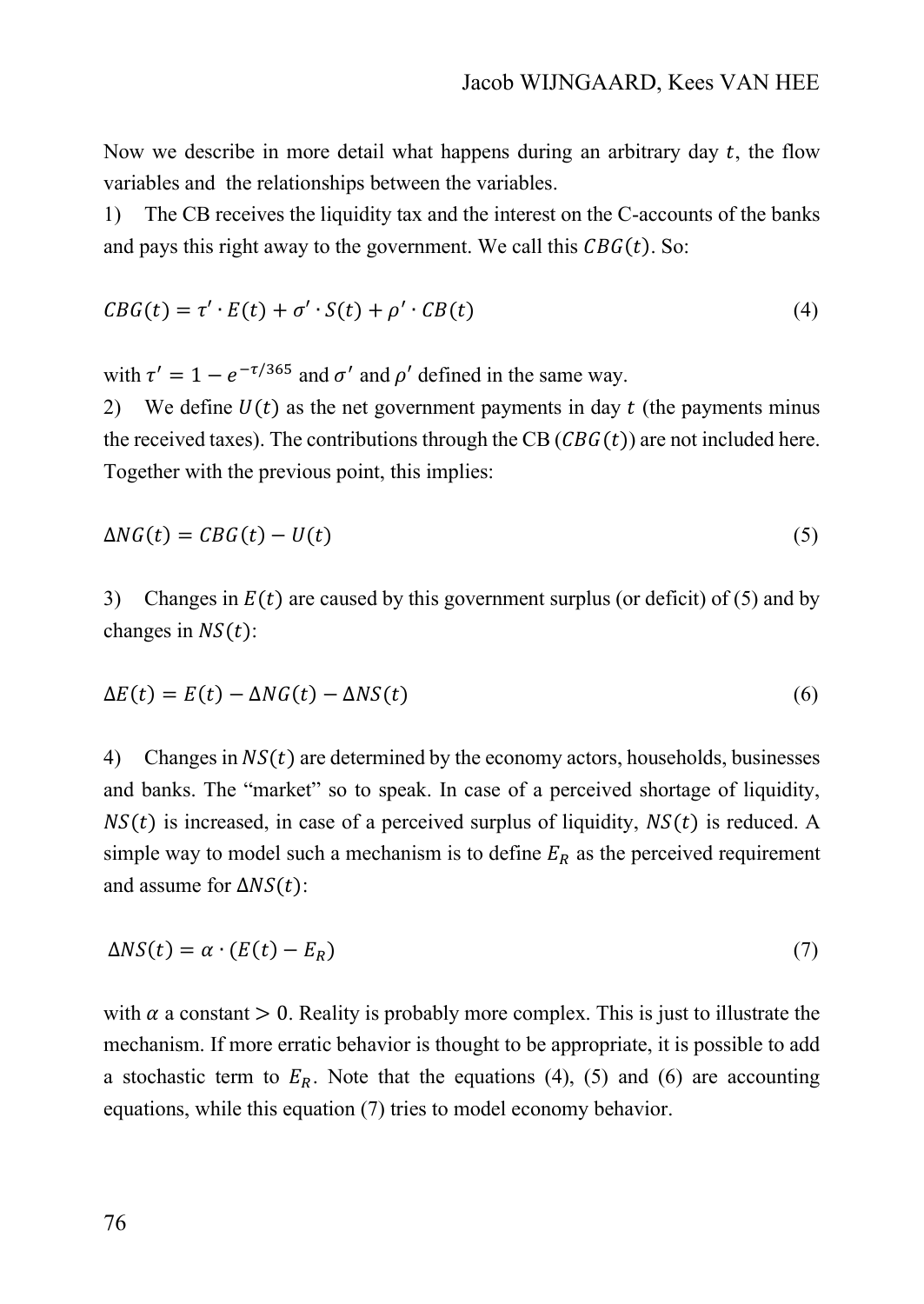5) The net economy savings,  $NS(t)$  can be increased in two ways, by increasing the savings  $S(t)$  or by reducing the bank loans from the CB,  $CB(t)$ . The allocation of  $\Delta NS(t)$  to S(t) and CB(t) is determined by  $\rho$ ,  $\sigma$  and the importance to keep some risk free savings at the savings accounts with the CB. We could model this allocation mechanism by assuming a lower limit,  $S_N$  for  $S(t)$ . This stands for the savings that are required as part of the pensions. The allocation can be modeled then by assigning a positive  $\Delta NS(t)$  insofar as it is possible to  $CB(t)$  and a negative  $\Delta NS(t)$  insofar as it is possible to  $S(t)$  (keeping  $S(t) \geq S_N$ ). This results in:

$$
CB(t + 1) = \max\{0, CB(t) - \Delta NS(t)\}
$$
  
and  $S(t + 1) = NS(t + 1) + CB(t + 1)$  if  $\Delta NS(t) \ge 0$  (8a)

$$
S(t+1) = \max \{S_N, S(t) + \Delta NS(t)\}
$$
  
and 
$$
CB(t+1) = S(t+1) - NS(t+1)
$$
 if 
$$
\Delta NS(t) < 0
$$
 (8b)

We assume here that the limit  $S_N$  remains constant over time. It results in a situation where  $S(t) > S_N$  and  $CB(t) > 0$  do not occur simultaneously. To make it more realistic one could add a stochastic term to  $S_N$ , making it vary over time<sup>12</sup>.

To take the signals for too much CBDC and for too little CBDC seriously, they have to be used by the government to control the government surplus/deficit:  $U(t)$  $CBG(t)$  or  $\Delta NG(t) < 0$ , a government deficit, leads to more CBDC in the economy,  $U(t) < CBG(t)$  or  $\Delta NG(t) > 0$ , a government surplus leads to less CBDC. In case of a completely exogenous, autonomous  $U(t)$ , the system is not well controlled. If  $NS(t) < S_N$ , households can only realize the necessary risk-free savings by increasing  $CB(t)$ . So, the government has to create a deficit to correct this. If  $NS(t) > S_N$ , there is more than enough to facilitate the required risk-free savings. So, the government has to create a surplus to correct this. Problem is that  $S_N$  is not precisely known and may also be varying. One could work with an upper estimate  $S_U$  of  $S_N$  and a lower estimate  $S_L$  of  $S_N$  and apply the following rule:

 $12$  That necessitates to adapt formula's (8a/b) a little.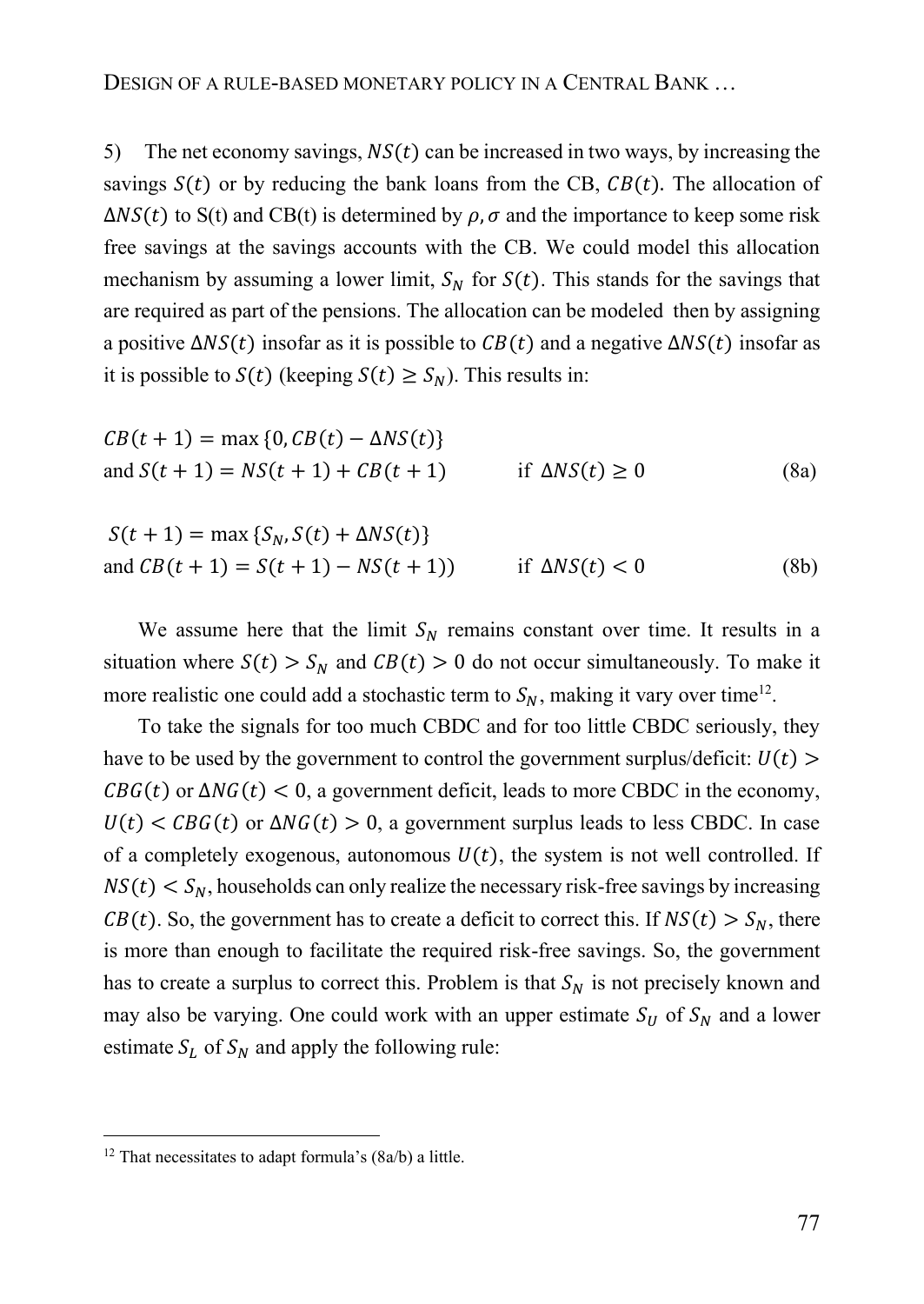$$
\Delta NG(t) \le \gamma \cdot (NS(t) - S_L), \quad \text{if } NS(t) \le S_L \tag{9a}
$$

$$
\Delta NG(t) \ge \gamma \cdot (NS(t) - S_U), \quad \text{if } NS(t) \ge S_U \tag{9b}
$$

And no restrictions if  $S_L < NS(t) < S_U$ .

A way to explore these rules is to *simulate* their effect for the case where the government surplus is equal to some stochastic variable with mean 0. The stochastic variable is truncated then by the rules (9a) and (9b). If we combine this with expression (7), the behavior of  $E(t)$  and  $NS(t)$  is completely determined. We will show some simulation results. For the parameters  $\alpha, \gamma$  we assume  $\alpha = \gamma = 0.1$ . The perceived requirement  $E_R$  is assumed to be equal to  $0.8 + e$ , with e uniformly distributed on [-0.1,+0.1]. The stochastic variable for the government surplus is uniformly distributed on [-0.05,+0.05]. For the bounds in (9a/b) we choose  $S_L = 0.8$ ,  $S_{II} = 1.2$ . Figure 1 gives characteristic results (just one realization of the two stochastic variables) for 400 periods. Think of the periods being equal to 0.1 year. The course of  $NS(t)$  being given, the allocation procedure of equations (8a/b) determines then the course of  $S(t)$  and  $CB(t)$ . We use here  $S_N = 1$ . See fgure 2 for the results. In figure 3 we see the effect of adding variability to  $S_N$ . We add a uniformly distributed stochastic variable ([-0.1,+0.1]). We lose the property that  $S(t) > S_N$  and  $CB(t) > 0$  do not occur simultaneously. But the total effect is small. That suggests that the system is insensitive for the precise allocation of  $\Delta NS(t)$  over  $S(t)$  and  $CB(t)$ .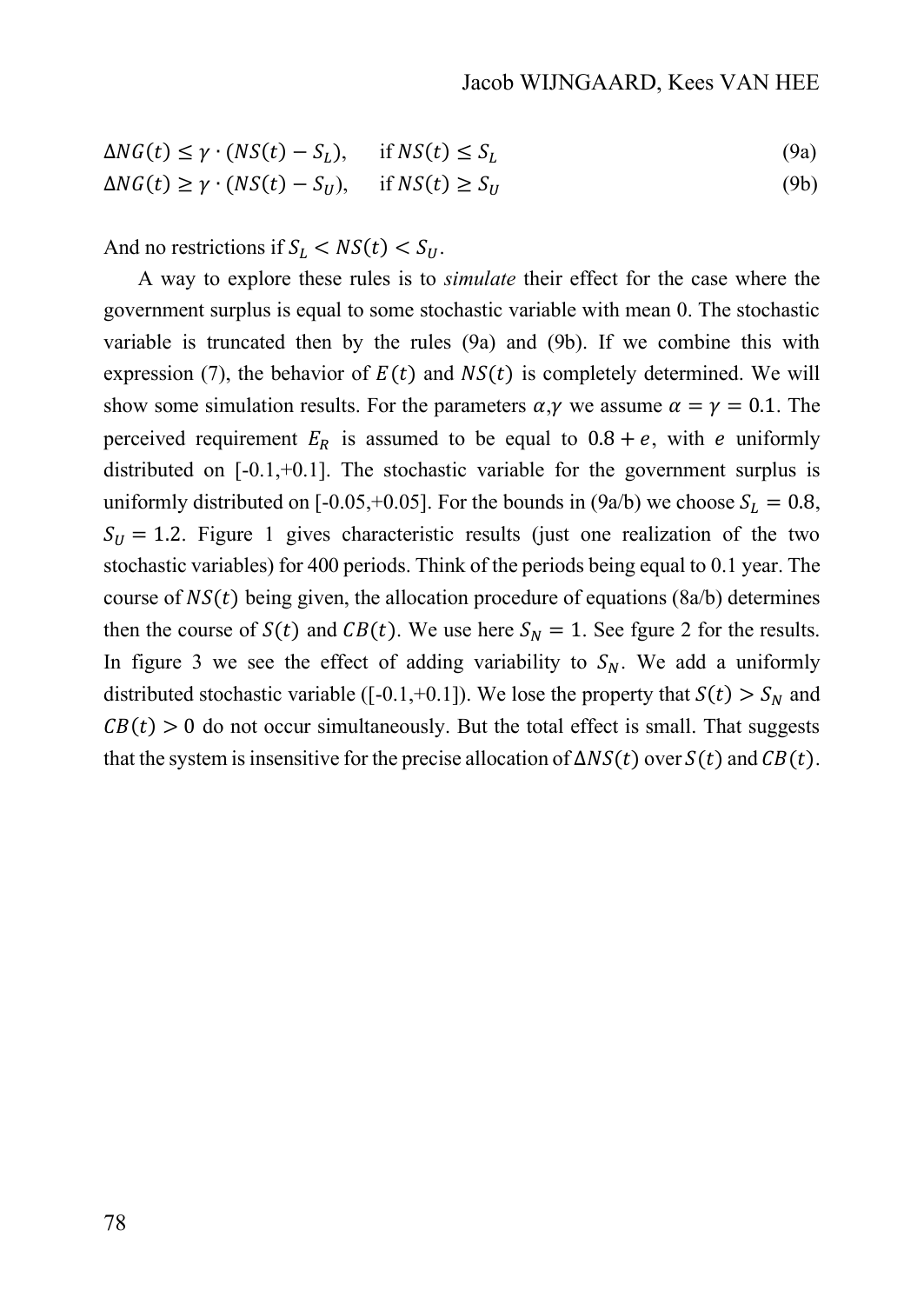

**Figure 1. Characteristic simulation results for**  $E(t)$  **and**  $NS(t)$ **.** 

Source: authors' own elaboration



**Figure 2.**  $NS(t)$  split into  $S(t)$  and  $CB(t)$ 

Source: authors' own elaboration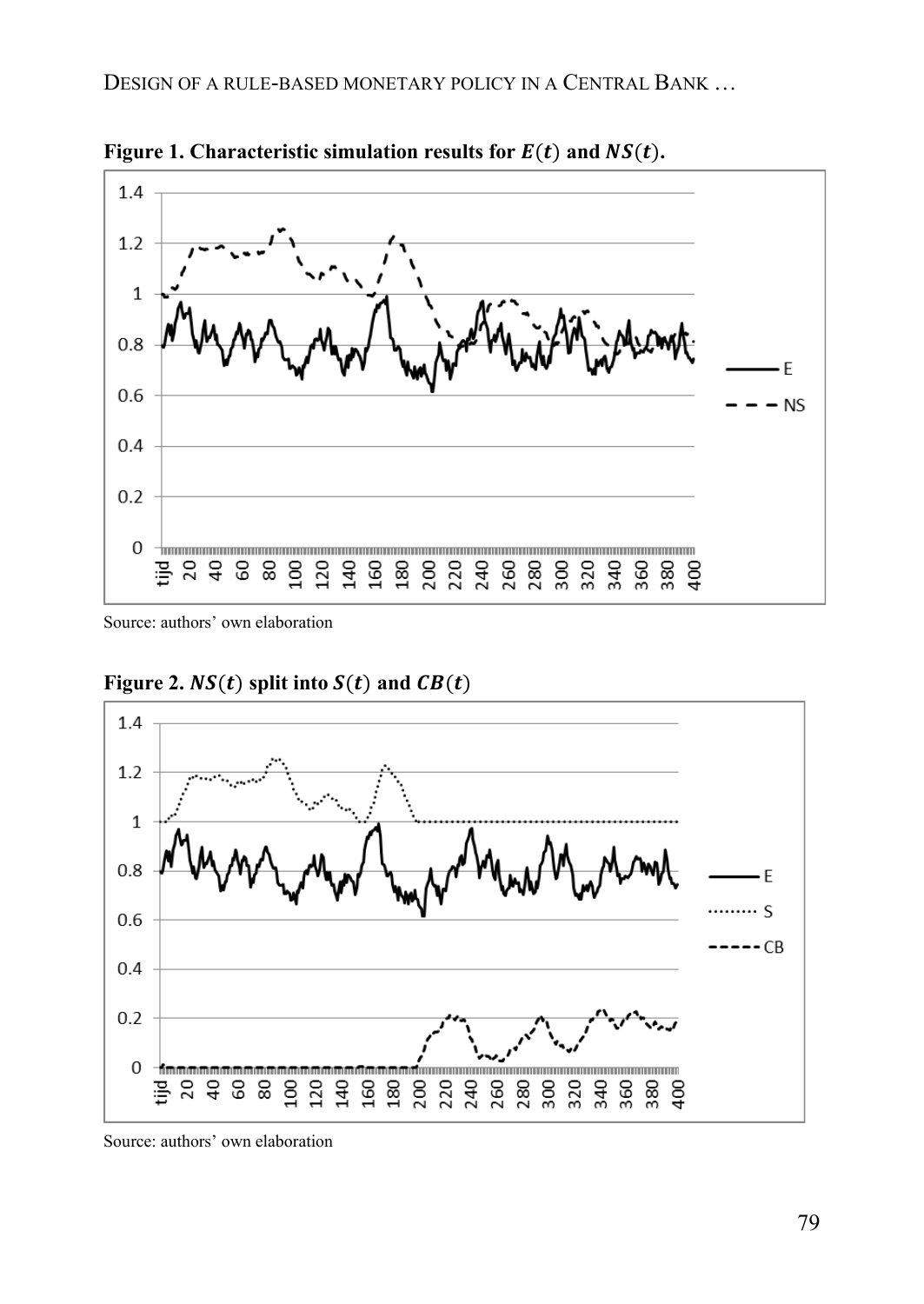

**Figure 3.**  $NS(t)$  split into  $S(t)$  and  $CB(t)$ ,  $S_N$  varies stochastically

Source: authors' own elaboration

The example is arbitrary. We do not try to give a precise and realistic model of what is going to happen in reality. The simulations are just meant to show how the mechanisms described in equations (7), (8a/b) and (9a/b) work, how the behavior of the market (equations  $(7)$  and  $(8a/b)$  can be stabilized by rules for the behavior of the government (equations (9a/b)).

The total monetary system consists of the following elements:

- a) The precise definition of the DP-proxy,  $D(t)$ .
- b) The liquidity tax  $\tau$ .
- c) The limit  $H$  on the balances of the household accounts that are free of liquidity tax and the precise conditions for such accounts.
- d) The reduced liquidity tax  $\sigma$ , and the precise conditions for a CB savings account.
- e) The interest rate  $\rho$  on a loan from the CB, and the precise conditions for such a loan.
- f) Guidelines for the feedback on  $NS(t)$ , including a way to deal with the critical limit  $S_N$  for the amount of risk-free savings that is considered to be adequate.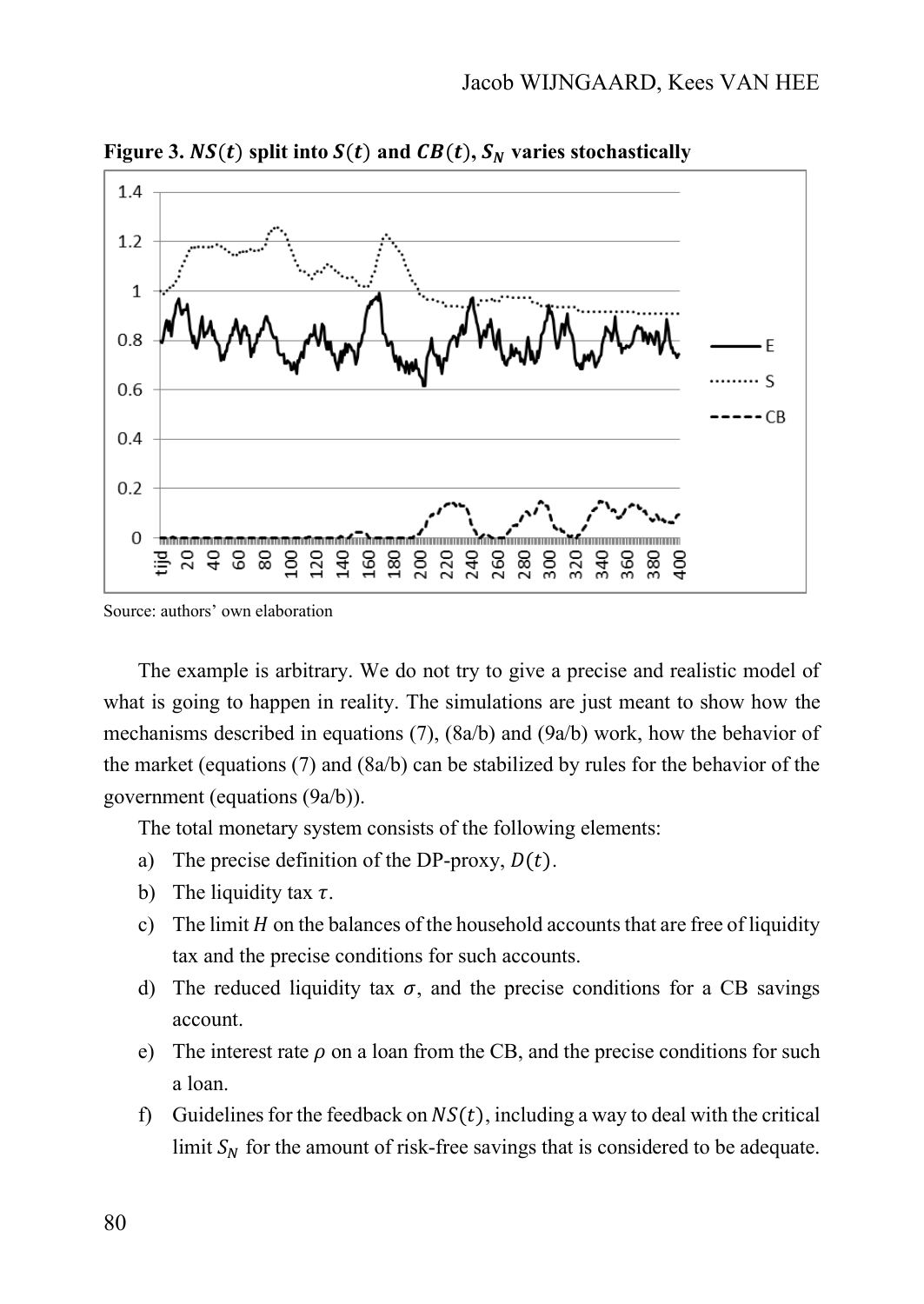The variable  $D(t)$  and the parameters  $\tau$ ,  $\rho$ ,  $\sigma$  can be fixed, except during a first learning period. The parameter  $S_N$  varies with the demographic situation and it is well possible to develop rules about how it has to vary. The feedback mechanism is most complicated, because this interferes directly with the government expenses.

The independence of the CB from the government that is suggested with respect to the current monetary system is a fiction. The feedback that is necessary, namely of  $\Delta NG(t)$  on  $NS(t)$ , complicates the monetary system, but it is better to accept it. That means that when discussing the government surplus or deficit, it is also necessary to consider the monetary situation. Maybe it is not possible to develop a fixed rule that links the government expenses completely with (only)  $NS(t)$ . The development of the prices and the functioning of the financial markets are also relevant here. But we expect that  $NS(t)$  is an important signal and the necessity of feedback on it has to be taken seriously.

# **6. Rules versus discretion or rules & discretion. Near-money and extreme disturbances**

The monetary system developed in the previous sections is aimed to be rulebased. That is a system where the decisions to be taken are predetermined by a public and transparent rule. That means in this case that the definition of  $D(\cdot)$  has to be fixed and its definition and value have to be publicly available, that the parameters  $\tau$ ,  $\rho$ ,  $\sigma$ have to be fixed, that there is a rule determining the parameter  $S_N$  and, finally, that there is a rule for the guidelines with respect to the government expenses that takes care of the feedback on  $NS(t)$ . It is clear that a pure rule-based system is not possible. Especially the last point is complicated. It has to be explored further. But, hopefully, the insensitivity of the system for changes in the total amount of CBDC in the economy is helpful here. The backbone of the rules is the linking of the account balances to  $D(t)$ .

The debate on rules versus discretion with respect to monetary policy is a classical one. People agree that a rule-based system has advantages. It is attractive that everybody knows the rules and can act accordingly. That it is not necessary for the different actors to anticipate on possible changes and for the CB to anticipate on these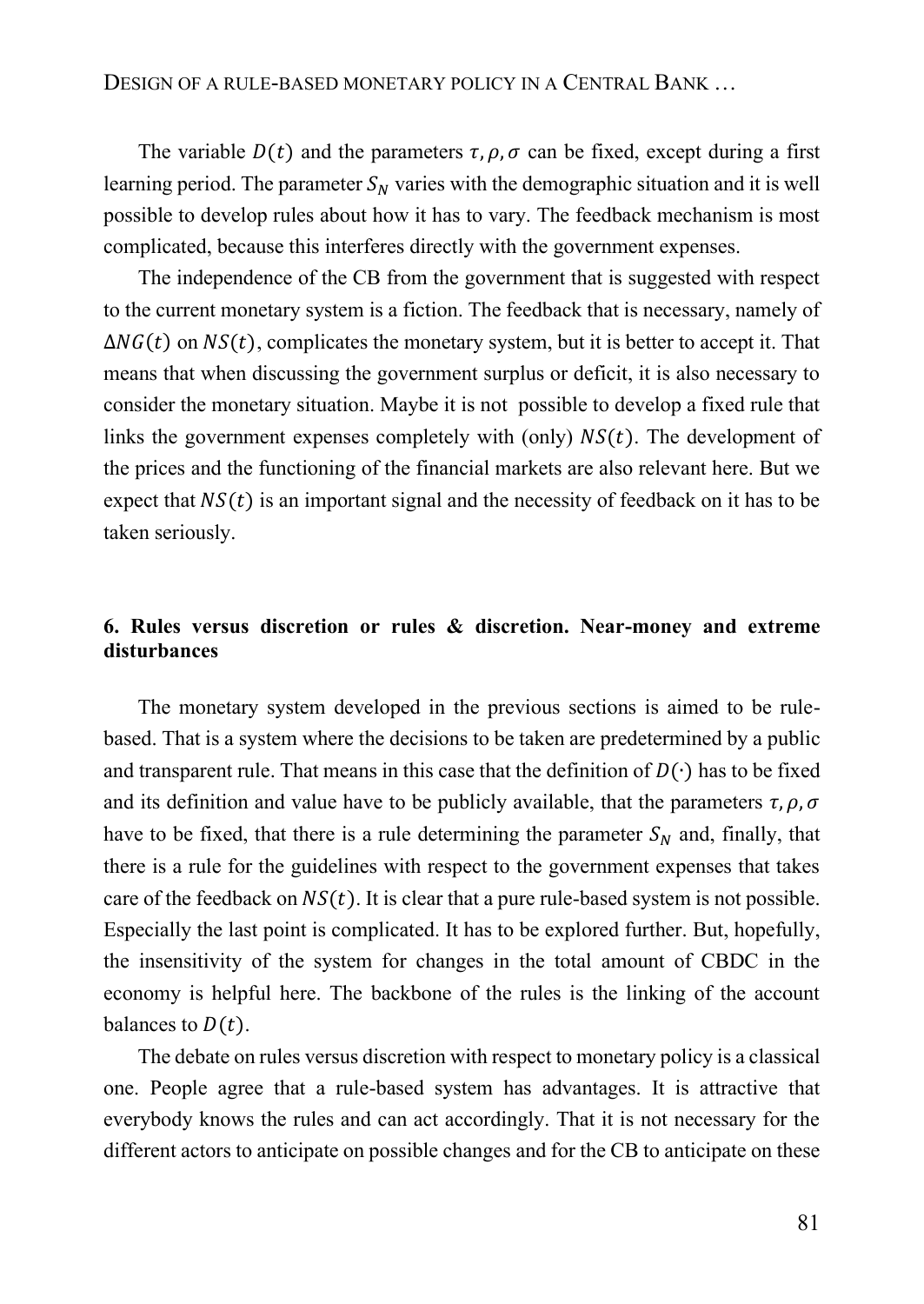anticipations. See e.g. Stokey (2002) for model analyses illustrating how discretion with respect to the policy adds to unnecessary volatility. Rules that have been proposed are e.g. the  $k$ -percent rule of Friedman (increase the amount of money each year with  $k\%$ ) (see Friedman 1960) and the Taylor rule (relating the interest to pay on base money to the differences of actual inflation and norm inflation and actual growth and norm growth) (see Taylor 1993). Most rules are inflation oriented. But the performance of the rules is rather poor<sup>13</sup>. There is rather broad acceptance that the developments in the economy are so unpredictable that following fixed rules leads to a too low performance with respect to inflation, stability and economic development in general. We have to relate our proposal to this debate.

## **6.1. The role of near-money**

Goodhart and Jensen (2015) argue that the distinction between two schools of monetary economics, the currency school and the banking school is important to understand the debate. The currency school separates money creation and financial intermediation. Payments are in this single currency. The banking school accepts that it is also possible to pay with demand deposits created and guaranteed by banks, possibly on a fractional reserve basis<sup>14</sup>. For the currency school it is essential to have a good way to establish the total amount of money. That is the main way to control the inflation. And, of course, the currency school proponents look for some general rule to determine the amount of money. The banking school is more pragmatic here. People can settle their transactions with money or with demand deposits or with whatever form of "near-money<sup>15</sup>". That brings about a variety of tools to influence the financial system and given this variety it is does not make sense to try to stick to fixed rules. The banking school goes for flexibility and discretion. An argument that may also play a role is that discretion gives also much more freedom to the CB. It is not only discretion, but it is *their* discretion, while rules can be discussed publicly and politically.

<sup>&</sup>lt;sup>13</sup> It has to be noted that rules like that of Taylor are not even intended to be mechanistically applied. They serve rather as benchmark to make the CB monetary policy more transparent and easier to communicate. See also Levin (2014).

<sup>&</sup>lt;sup>14</sup> This discussion goes back to Ricardo and his proposals for the establishment of a National Bank.

<sup>&</sup>lt;sup>15</sup> Near money consists of highly liquid assets which are not cash, but can easily be converted into cash.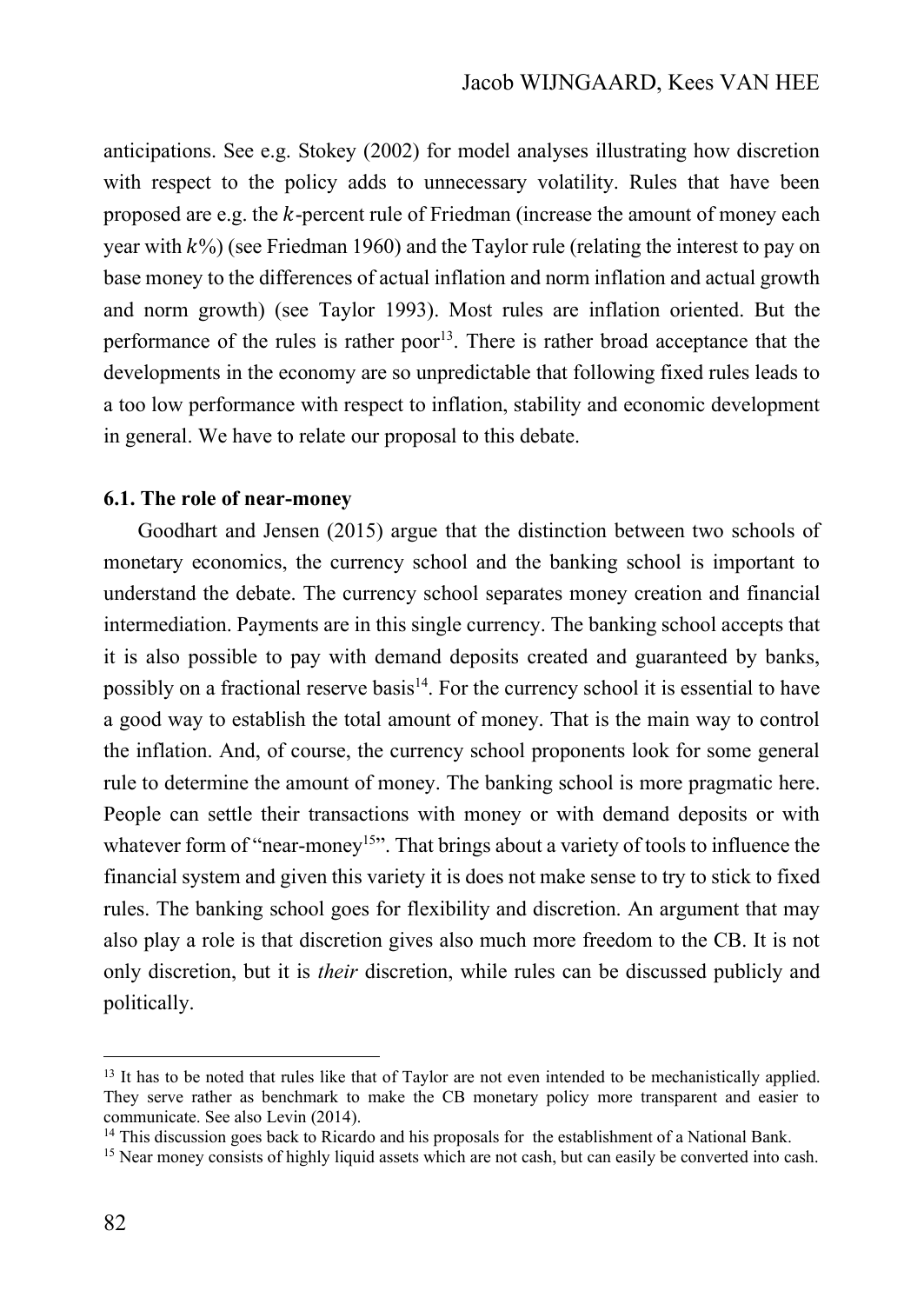The banking school is main stream, but since the financial crisis of 2008 there has been a revival of the currency school. People have associated this crisis with the growing complexity of the monetary and financial systems. This complexity has led to a difficult to control growth of the financial sector, and the lack of transparency that came with it has resulted in various ways to abuse the possibilities (Roubini, Mihm 2021). So, there are good reasons to simplify, and one of the possibilities is to separate again money creation and financial intermediation. Goodhart and Jensen (2015) have some sympathy for this separation and see the advantages, but warn that it is difficult to determine a "hard and fast" distinction between money and near-money. The approach developed here belongs to the currency school. We presuppose indeed, that our money, CBDC, is used for all transactions or at least for all payments from households to businesses. The balances are linked to  $D(t)$ , the total sum of all these payments over the past year. This makes the system less sensitive for changes in the total amount of CBDC, but it is certainly important that using CBDC is by far the most important way to settle transactions. Otherwise,  $D(t)$  is getting unstable as proxy of the DP.

Currently the most important forms of near-money are *Money Market Funds* (MMF) and *foreign currency* or *Bitcoins* and other crypto currency. We discuss these below.

*1. MMF*. The body of an MMF is formed by liquid bonds (close to their redemption date). An MMF can be used in the same way as bank deposits. If the payee requires payment in CBDC, the MMF share can be exchanged in CBDC just in time. Some payees may agree with direct payment in MMF. It is not to expect however, that the yield on liquid bonds is much higher than the yield on CBDC balances ( $-\tau$  or  $-\sigma$ , depending on where it is stalled). And it is not necessary to use this option for security reasons, since CBDC is completely safe. Households are certainly not going to use it for their payments.

*2. Foreign currency/bitcoins*. Another possibility to deal with a surplus of liquidity (CBDC) is to exchange it for some foreign currency and change it back as soon as necessary. This may be attractive in times that  $D(t)$  is not increasing while in other countries (or in the bitcoin world) the purchasing power of the currency remains stable. If the transactions are still settled with CBDC, this does not lead to a decrease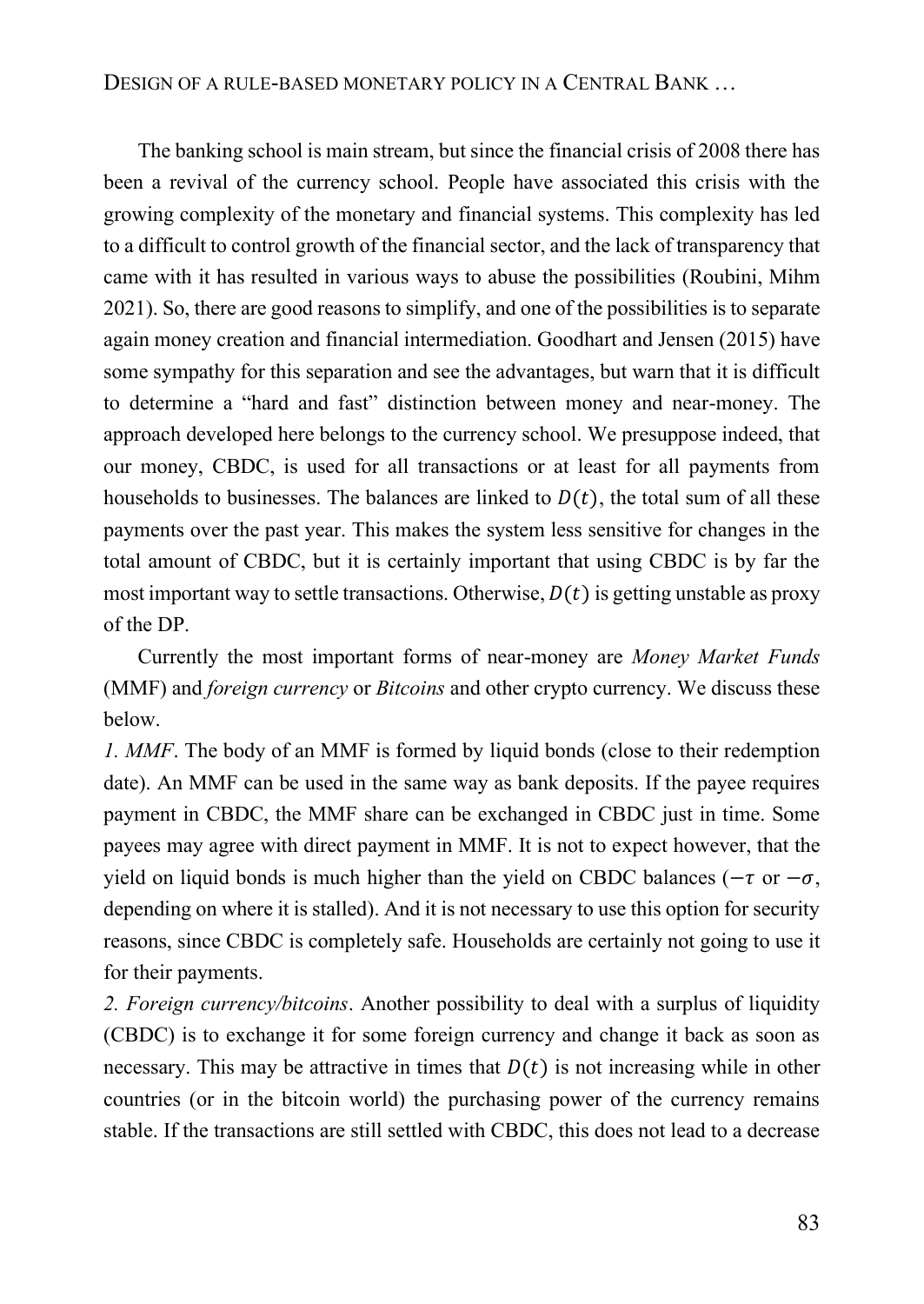of  $D(t)$  and  $D(t)$  is still a good basis for linking. To guarantee this is essential for our system. It is helpful here to have government and semi-government organizations requiring payment in CBDC. Maybe it is possible to determine that all transactions that have to be *accountable* are in CBDC.

## **6.2. Extreme disturbances**

So, the backbone of the system, the taxed linking to  $D(t)$  is rather robust. It works in all more or less normal circumstances, also if  $D(·)$  decreases temporarily. In exceptional circumstances, however, like the actual Corona crisis, it is necessary to apply discretion. In such cases we have to be aware of the fact that  $D(t)$  is in fact an estimate of the future  $D(t)$ . The link has to be suspended until the economy is back to normal.

### **6.3. Decision making**

The system is mainly rule-based. The rules are developed by the CB, but have to be agreed upon by government and parliament. This necessitates public and political discussion, first about the structure of the system. In a parallel paper (Van Hee, Wijngaard 2021) we explained how it is possible to migrate the current system into this one. So, it is feasible, but it is certainly a major change. We are not going to reflect on the possible discussions, but we just presuppose a situation where the structure of the system is accepted. The definition of  $D(t)$  looks rather a-political. That is different, however, for  $\tau$ ,  $\sigma$ ,  $\rho$ . But it may be helpful here that it is possible to work with a learning period. The same holds for the limit  $H$  on the household accounts that are free of liquidity tax. The final values of the parameters could be the result then of a gradual process of convergence. The parameter  $S_N$  is more dynamic, because it is also related to demographic changes. The CB has to develop general rules and discuss these publicly. The elements that are most open for discussion are the guidelines with respect to the feedback on  $NS(t)$ . It may be possible to develop explicit guidelines. But each year, the actual feedback is going to be the result of political decision making with respect to government expenses. Hopefully it is possible to develop bandwidths that are politically acceptable. How wide these bandwidths have to be depends on the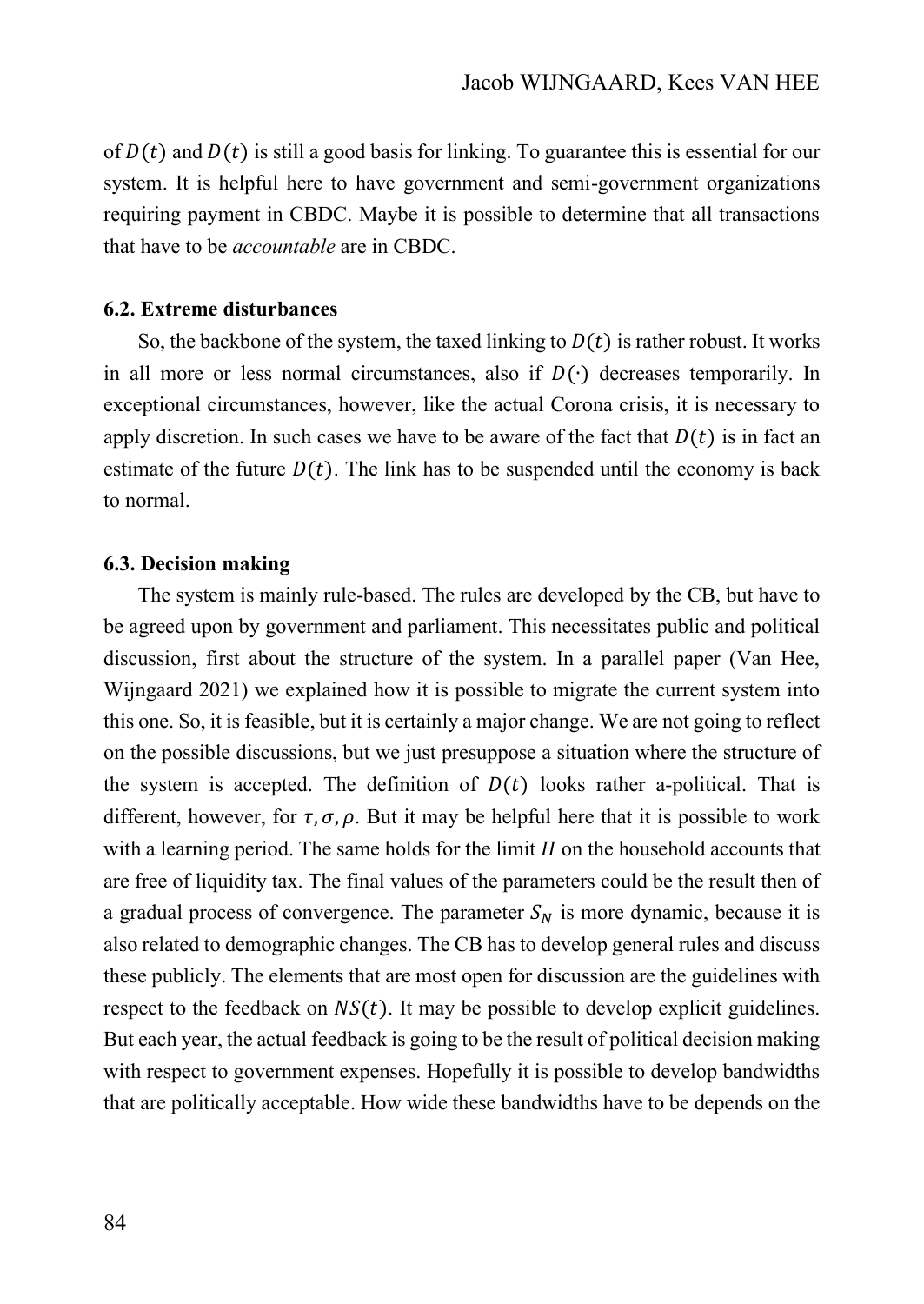sensitivity of the monetary performance (stability of purchasing power and of riskfree interest) for changes in the precise feedback. This has to be explored.

#### **7. The eurozone**

In the previous sections we considered the situation with one currency and one country and government. Is it possible to apply the same approach in the eurozone, with one currency and 19 governments/countries?

If we want to keep this idea of linking the account balances to a macro-economic variable, it has to be one and the same variable, a proxy  $D(t)$  for the domestic product of the whole eurozone. There is a considerable heterogeneity within the eurozone, so, price levels may vary significantly from country to country. But as long as the price changes correspond, the automatic inflation correction through the linking works well. The parameters  $\tau$ ,  $\rho$ ,  $\sigma$  are eurozone-wide. There is no option to make these country dependent. But that is different for the parameter  $S_N$  and the feedback on  $NS(t)$ , using e.g. the parameters  $S_L$  and  $S_U$  Here we have the possibility to make the system country dependent. Let  $E_i(t)$ ,  $CB_i(t)$ ,  $S_i(t)$ ,  $NS_i(t)$ ,  $G_i(t)$ ,  $CG_i(t)$ ,  $NG_i(t)$  be the country specific forms of the corresponding variables, defined in section 5. We assume that the liquidity tax and the interest paid by banks for loans of the CB are transferred to the country of the account owner. We need to organize the feedback of  $\Delta NG(t)$ , so of all  $\Delta NG_i(t)$  on  $NS(t)$ , so on all  $NS_i(t)$ . How can we translate, for instance, the feedback suggested in section 5 to this case with more countries? Refer to equations (9a/b).

Most straightforward is to choose (for all  $i$ ):

$$
\Delta NG_i(t) \le \gamma \cdot (NS_i(t) - S_{Li}) \text{ if } NS_i(t) < S_{Li} \tag{10a}
$$

$$
\Delta NG_i(t) \ge \gamma \cdot (NS_i(t) - S_{Ui}) \text{ if } NS_i(t) > S_{Ui} \tag{10b}
$$

It is possible of course to choose as well different control parameters  $\gamma_i$  for the different countries. It is not necessary to let the guidelines for government budgets be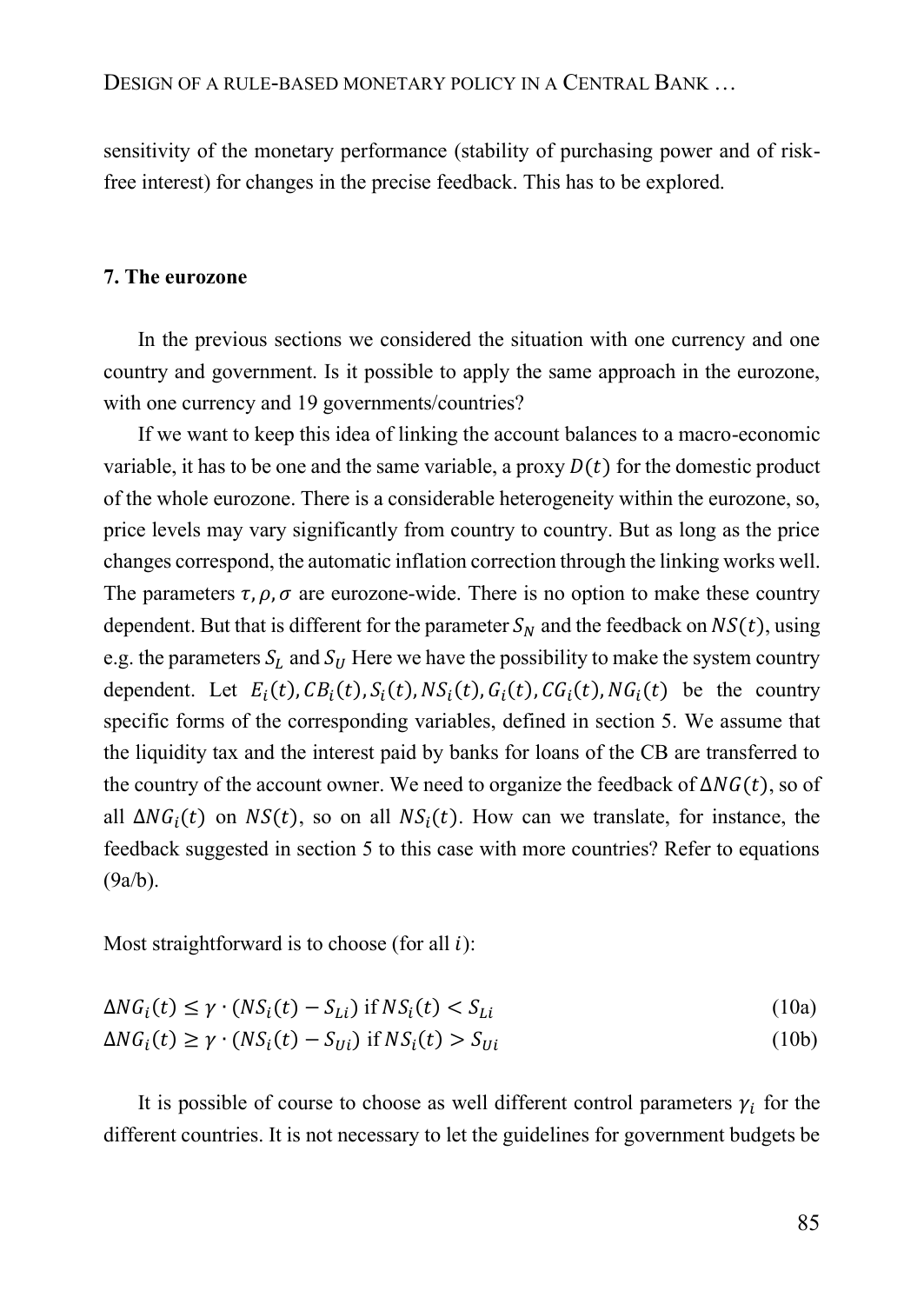based on this kind of rules. But these rules illustrate well how the individual characteristics of the countries with respect to saving, leading to differences in  $S_{Ni}$ , can be taken into account. It is interesting to compare this with the guidelines that are used currently: a government deficit should not be higher than 60% of the DP.

#### **8. Conclusions and suggestions for further research**

This paper fits in the general movement of exploring the possibilities of Central Bank Digital Currency (CBDC) in our monetary systems. The weaknesses of the current systems became clear during the financial crisis of 2008 and its aftermath. These weaknesses are also connected with the two-tiered character of the system (base money and claims on base money): we use almost only bank money, claims on base money, while we are not very interested in the use of cash, the only form of base money accessible to us. It is widely agreed upon that it is time to widen the role of base money (or CBDC). The main stream is to fit this into the current system, so to have digital cash next to physical cash without changing the two tiered character of the system. We propose to go a big step further and make the system one-tiered, skip the use of physical cash and have CBDC as our primary form of money, the only legal tender<sup>16</sup>. That leads to a situation where the CB creates the money and the main role of the banks is to intermediate between lenders and borrowers.

The basis for such a new system, the payment system, is described in Van Hee and Wijngaard (2021). The main elements are sketched in section 2 of this paper. The rest of this paper is devoted to the exploration of the possibilities that such a change gives for the design of the monetary policy. An overview of the monetary tools that are available is given in section 3. In the sections 4 to 7 the tools are used to design one specific monetary policy. The first step is to link the account balances to a proxy of the DP. This is described in section 4. It makes the monetary system insensitive for price changes and conserves the purchasing power of the economic actors. The second step, described in section 5, is to allow that the government can borrow freely from

<sup>&</sup>lt;sup>16</sup> In Van Hee and Wijngaard (2019) we discussed how ambivalent and dysfunctional such a marginal introduction of CBDC is.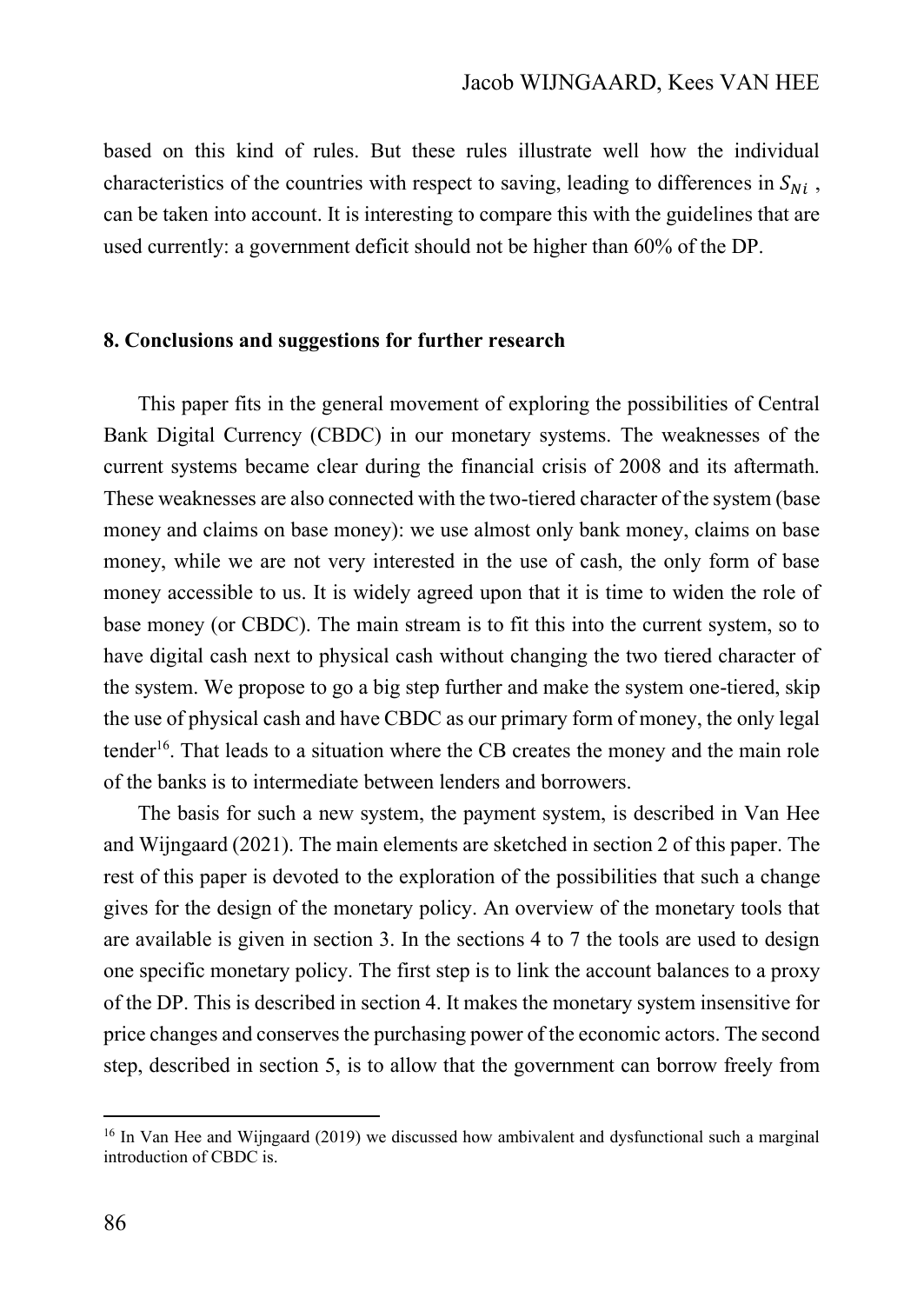the CB. This brings our proposal rather close to the Modern Monetary Theory (MMT). Bonds are not any longer necessary to finance the deficits of the government and not any longer available for the public as a secure form of saving. Instead of that we introduce the possibility to open a savings account with the CB that is relatively attractive. A too high total balance on these savings accounts can be used as a signal that there is too much CBDC in the economy and may lead to guidelines to restrict the government expenses. A high total amount of CBDC borrowed by the banks can be used as signal that there is too less CBDC in the economy. The two steps, described in section 4 and 5, lead to a monetary system with automatic inflation control and stability with respect to credit possibilities, savings possibilities and risk-free interest rate. The monetary policy is rule-based. The limits of this rule-based character of the policy are discussed in section 6. In the sections 4 to 6, we assume that there is one government with one CB, whereas in section 7 we explore the consequences of having more governments with one CB, like in the eurozone.

Looking at these results, we may state that the monetary policy that is developed is sufficiently attractive to warrant further consideration. It shows that the possibilities resulting from a switch to a CBDC based system are indispensable. Further research is necessary of course, to work out the designed monetary policy in more detail, but also to explore alternative policies.

We are not going to formulate a complete list of future research issues, however, because it starts anyway with the question of how to convince the community of bankers and monetary economists that the current system may have failed and that we have to consider a switch to a CBDC based system with as main role for the banks to intermediate between lenders and borrowers.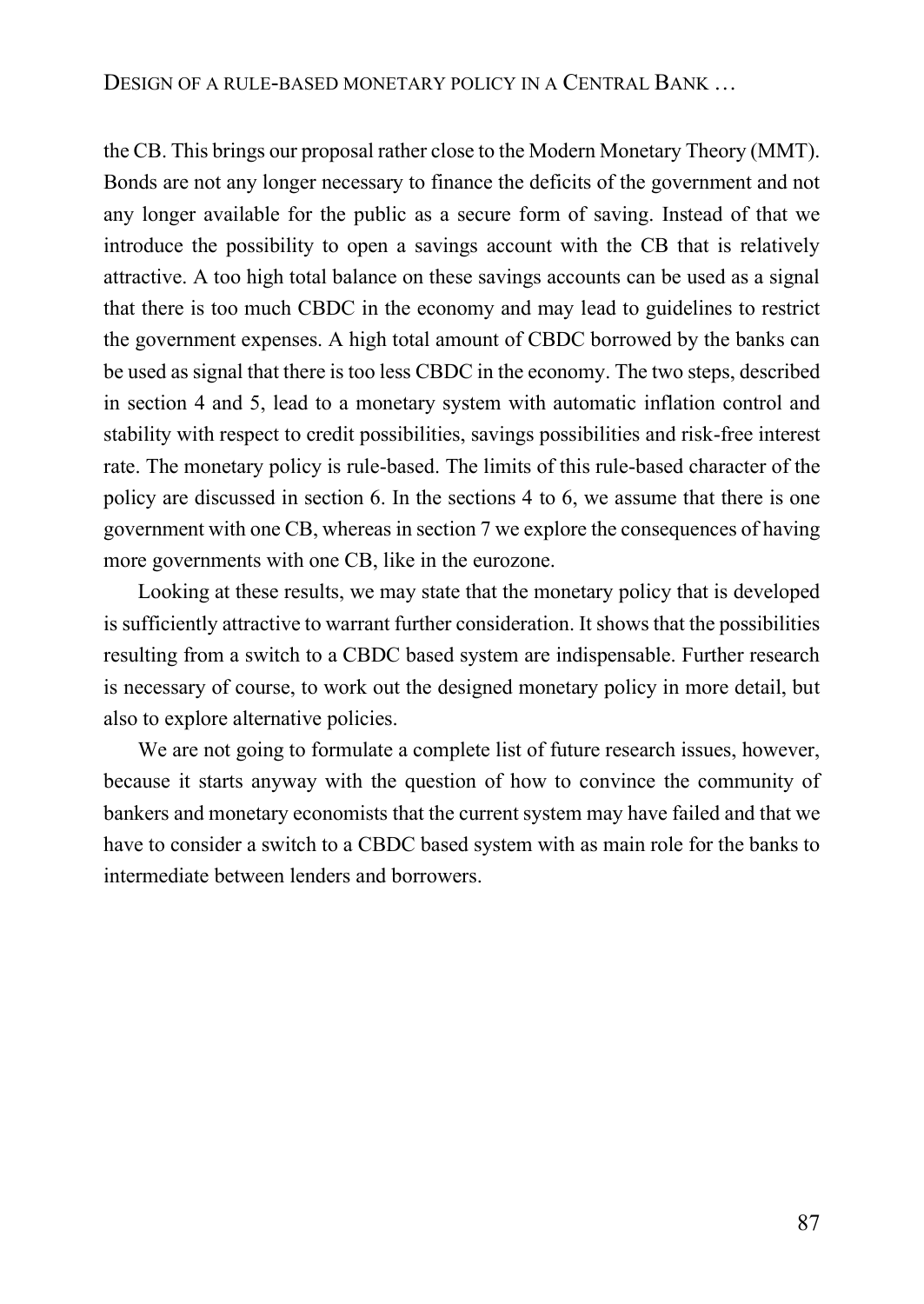### **Appendix 1 The construction of a suitable DP-proxy.**

We start with a somewhat alternative definition of the  $DP, Y$ . A definition that is close to the definitions normally in use, but that makes it easy to derive a simple approximation,  $D(t)$  that can be monitored throughout the whole year. See figure 1.1.



**Figure 1.1. Constructing a simplified version of the DP**

Source: authors' own elaboration

The left hand side of the figure gives the producing organizations, the right hand the consuming organizations. The consuming organizations are Households, Financial Service Providers and Government, the producing organizations are (private) corporations and producing public organizations. The producing public organizations are for instance schools, hospitals, departments for the maintenance of roads and bridges, waterworks and sewerage, housing, etc. So, the government is split into a productive part and a non-productive part. In the non-productive part we find for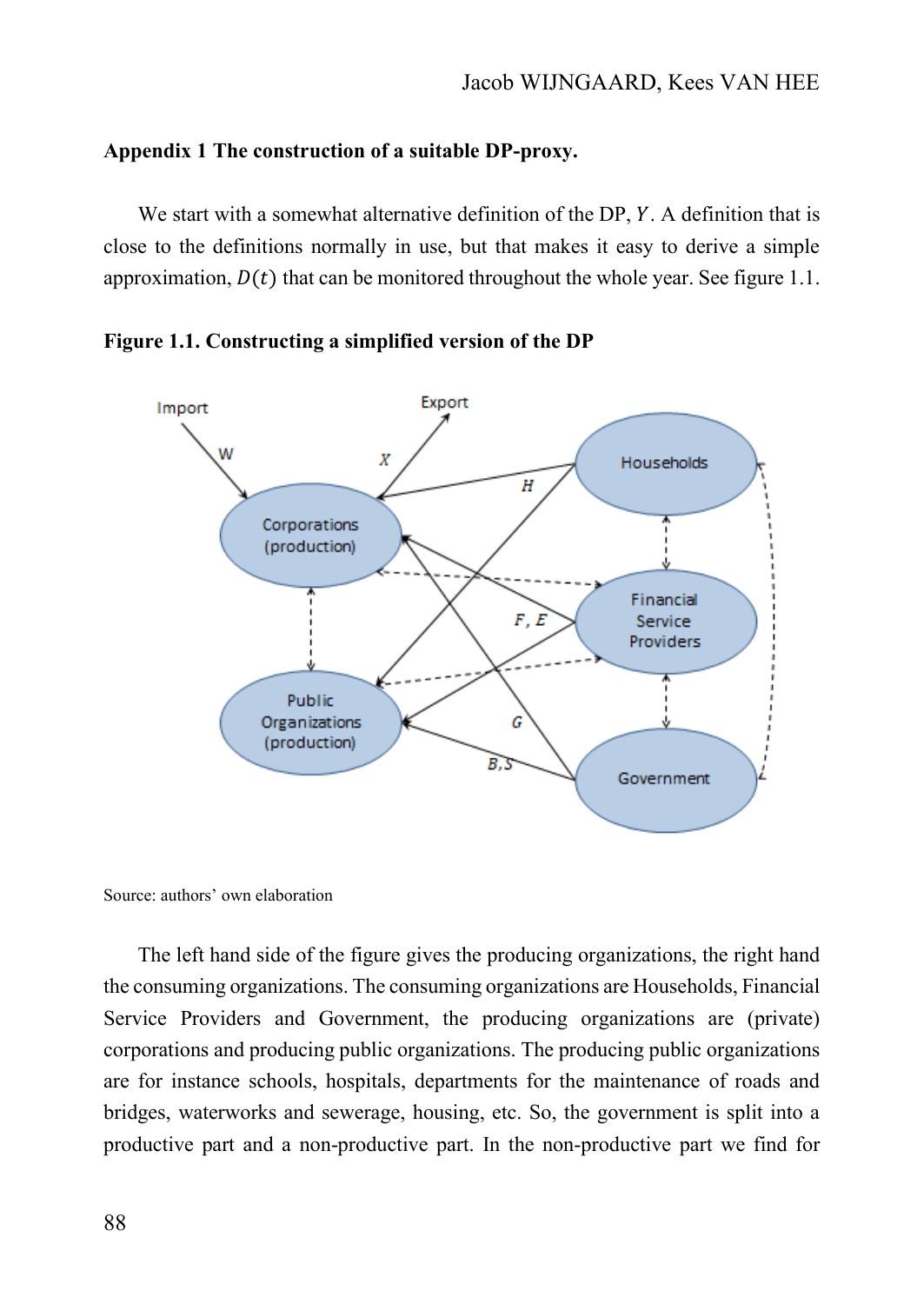instance: general direction (central and local), tax offices, etcetera. The precise distinction between productive and non-productive is not elaborated here, but is an important step in the detailed design of the DP.

Only the drawn arrows are included in the DP. These stand for expenses from consumers to producers. So, the expenses between producing organizations are not counted. Production is only counted when it is consumed.

All household expenses to producing organizations,  $H$ , are part of the DP. So, buying a house is also included. Direct expenses for health care are also included. The payments for health care that are made on behalf of insured households are included in  $E$ . Other insurances are treated in the same way. So, the payments made by a fire insurance company to a building company, for an insured household are included in . The expenses of Financial Service Providers that are necessary to build and maintain their own organization (the operational costs) are included in  $F$ . The insurance premiums of households are included in the dashed arrow from Households to Financial Service Providers. Insurance premiums of corporations and (producing) public organizations and payments to these organizations made by financial service providers because of that are represented by dashed arrows from and to Financial Service Providers and are not included in the DP. The intermediating role of the Financial Service Providers has no direct effect on the DP <sup>17</sup>. Payments for financial products are anyway excluded from the calculation of the DP.

The expenses for the own organization (the operational costs) of the (nonproductive) government are included in  $G$ . Subsidies for services for households are included in S. The other contributions from the government to public organizations are included in  $B$ . The precise split between productive and non-productive government is important here. For instance the household contribution for water and sewerage. Whether that is modelled as a tax paid to a tax office or as a service contribution directly paid to the producing organization depends on the precise split between government and producing public organizations.

 $17$  This is a bit awkward. The services of someone who helps you to organize your garden are included in the DP, while the services of someone who helps you to organize your finance are not included. This is suggested for pragmatic reasons. It is important that the expenses for the financial product are not included and it is not always easy to distinguish the expenses for the service and the expenses for the financial product.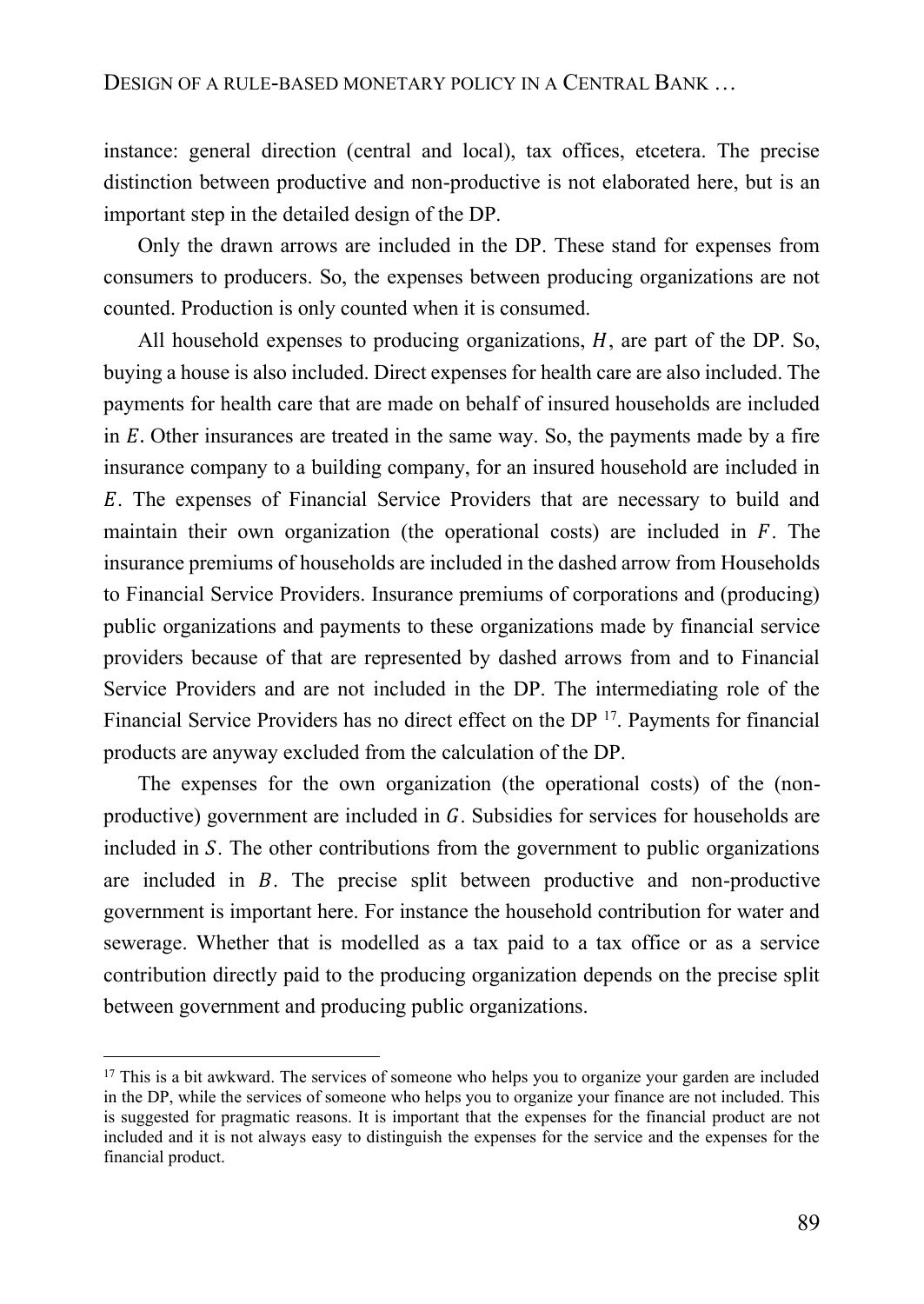Finally we have to include import W and export  $X$ . So the DP is defined as:

 $Y = H + E + F + G + S + B + X - W$ 

To be able to monitor the DP directly from the payments that are made, we have to replace expenses by payments. So, we define  $H(t)$  as the payments by households in the past year, as monitored on day  $t$ . The same for the other elements of the DP. This leads to the following approximation of the DP:

 $Y(t) = H(t) + E(t) + F(t) + G(t) + S(t) + B(t) + X(t) - W(t)$ 

These variables are available for the CB throughout the year, if the payments are labelled sufficiently precise. We could use  $D(t) = Y(t)$  then. There may be irregularities, however, in  $Y(t)$ . For instance because the government does not always make certain important payments at the same date. So, instead of using  $Y(t)$  it may be better to use an exponentially smoothed average:  $\hat{Y}(t) = \alpha \cdot Y(t) + (1 - \alpha) \cdot Y(t)$  $\hat{Y}(t-1)$ . Another option is to skip  $B(t)$  and choose the following approximation:

$$
D(t) = Y'(t) = H(t) + E(t) + F(t) + G(t) + S(t) + X(t) - W(t)
$$

Or even

$$
D(t) = Y''(t) = H(t) + X(t) - W(t).
$$

And  $Y'(t)$  and  $Y''(t)$  can also be smoothed of course.

Instead of  $Y(t)$ , it is also possible, of course, to use  $c \cdot Y(t)$ . That is completely equivalent. This makes it possible to switch smoothly from one approximation to another. Suppose at day t we want to switch from  $Y(t)$  to  $Y'(t)$ . Then we define  $c \coloneqq$  $Y(t)/Y'(t)$  and we continue with  $c \cdot Y'(t)$ . Such a switch may be useful if there are some structural changes in the structure of the government and the way the productive government organizations are paid for. Consider for instance the possibility that it is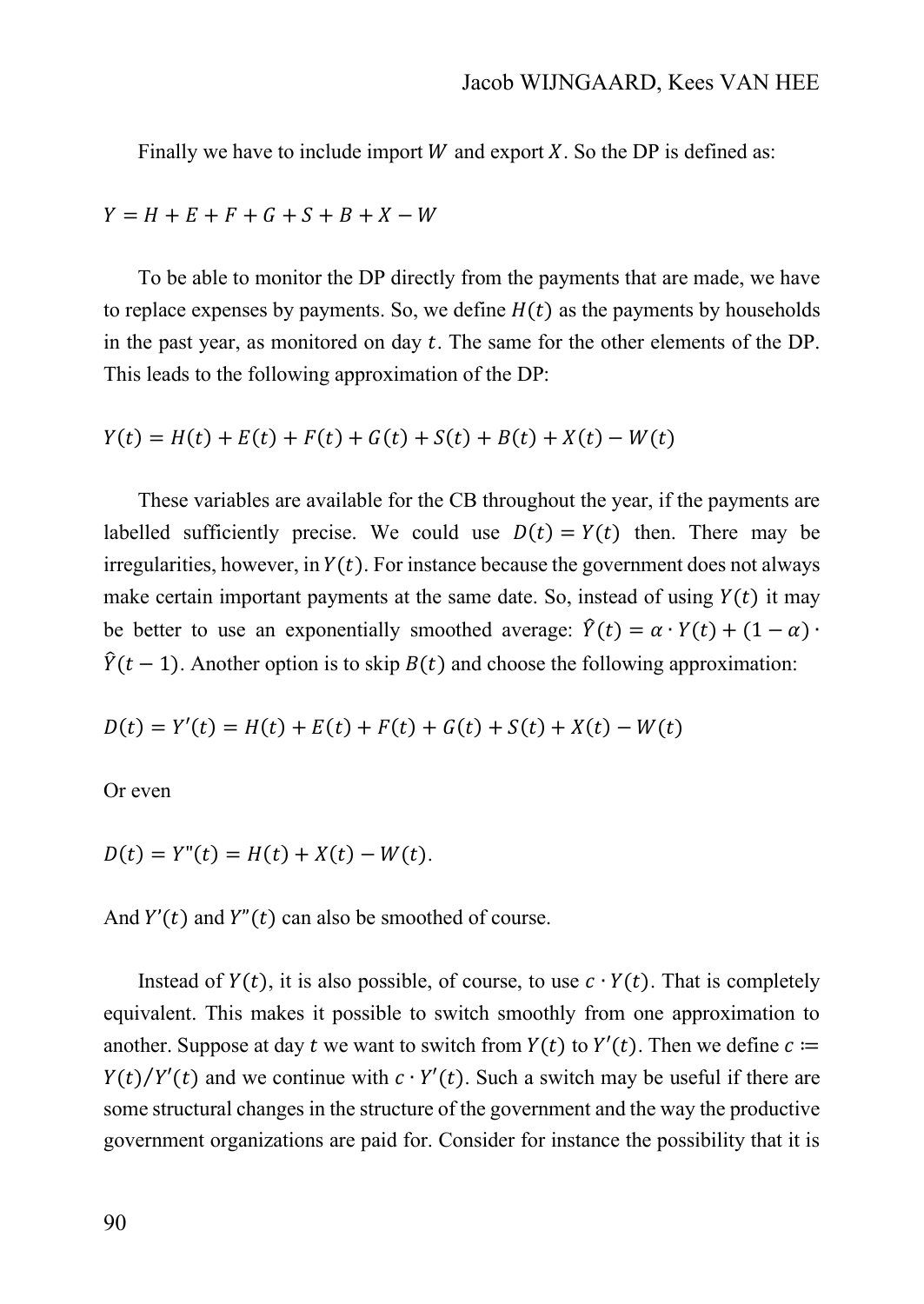decided that from a certain date onwards, all healthcare is completely free. That may result in some instability of the payments for healthcare. It may be better therefore to exclude healthcare for some time from  $D(t)$  and include it again as soon as the situation has stabilized.

We are not going to give one final choice for how to define  $D(t)$ . The different options have to be explored: their stability, their quality as approximation of  $Y(t)$  and the complexity of the labelling that is necessary. We assume here that there is a reasonable possibility.

# *Labelling*

Transaction labelling is necessary to be able to estimate the components of the DP-proxy that is actually used and of potential alternatives. This seems to be a heavy burden, but we have already such a labeling for the execution of the VAT and the payment industry is obliged to monitor all transactions in order to prevent illegal activities, among others white washing.

- Labeling must be easy to do: Anyway, the sender and the receiver should be part of it, as well as their BIC codes. Further it should be close to the existing VAT codes.
- The system must keep fingerprints of all transactions in order to verify payments.
- Everybody should record its own transaction details in order to be able to prove the legality of the payments using the fingerprints in the system.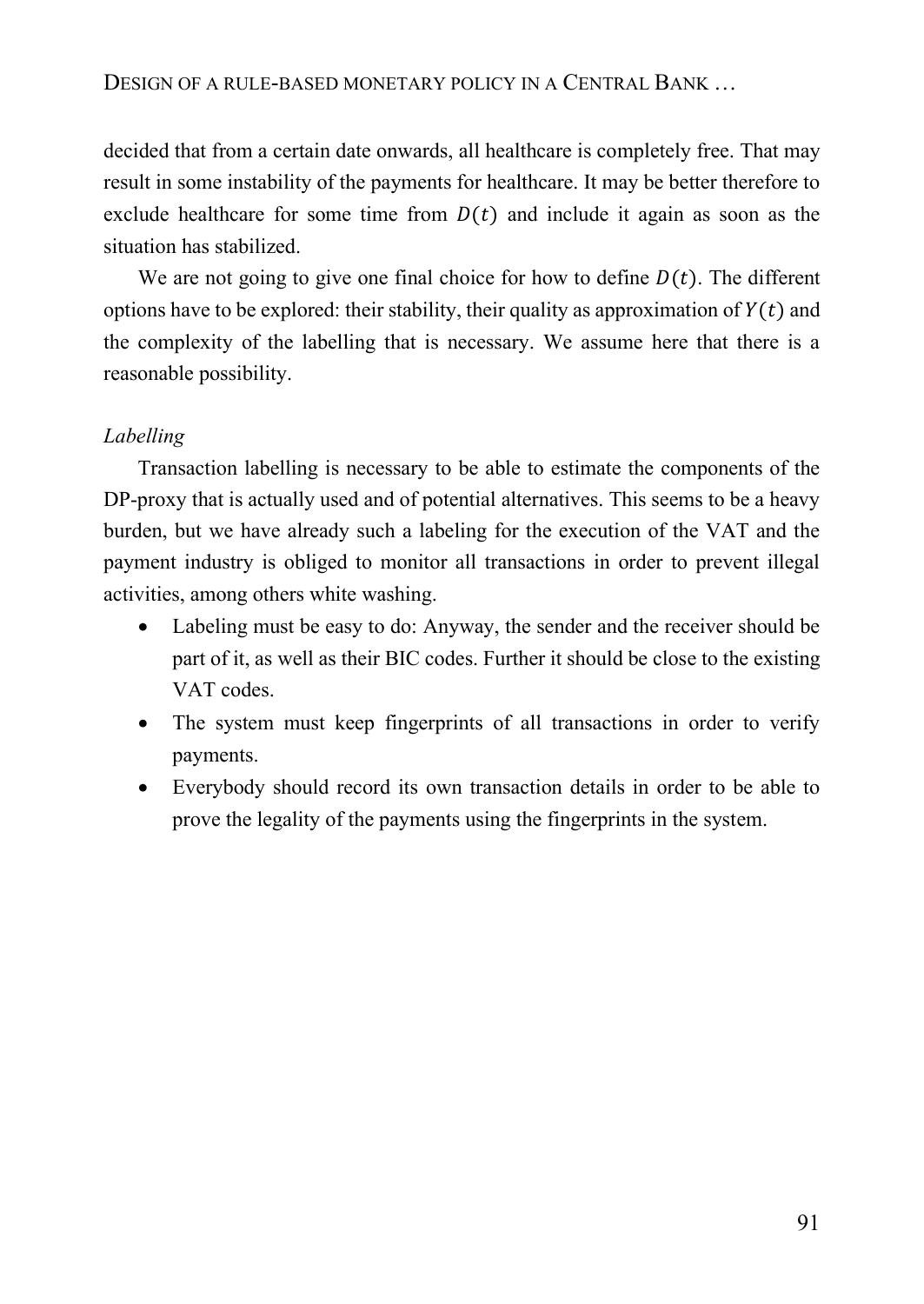#### **Appendix 2: Price instability**

In the monetary system developed, the amount of money is designed to follow the prices. The prices are ideally exogenous. But in reality there may also be an effect the other way around. Price setting is a matter of individual decisions, but maybe price increases are easier accepted if people know that the average price increases are compensated by more money. In that case the prices are partly endogenous. To explore this we consider the situation with a constant real domestic product. Only the price level is changing and we are going to investigate how the DP linking that we propose in section 4 influences the price level.

Let  $p(t)$  be the price level in period t. Assume that  $p(0) = 1$  and that the nominal domestic product in period 0 is equal to 1. So, the nominal domestic product in period t is equal to  $p(t)$ . The price level is assumed to develop according to the following mechanism:

$$
\ln p(t) = \ln p(t-1) + s(t) + \alpha(\ln m(t) - \ln m(t-1)
$$
\n(2.1)

with  $m(t)$  the amount of money during period t and  $s(t)$  is (independently) uniformly distributed on  $[-b, +b]$ . If the amount of money has no influence,  $\alpha = 0$ . If the amount of money is fully reflected in the price level,  $\alpha = 1$ . We combine this with the assumption that the real domestic product remains constant, 1. For sake of convenience we assume that there are 10 periods per year. Linking the account balances to the domestic product implies:

$$
m(t) = m(0) \cdot {\sum_{i=1}^{10} p(t-i) \cdot 1} / 10
$$
 (2.2)

So, the balance of an account has grown with a factor  $m(t)$  while the prices have grown with a factor  $p(t)$ . That means that the purchasing power has grown with a factor  $m(t)/p(t)$ . Because of the delay due to the moving average in formula (2.2), the purchasing power is not completely constant. It is interesting to check now how the prices and the purchasing power develop.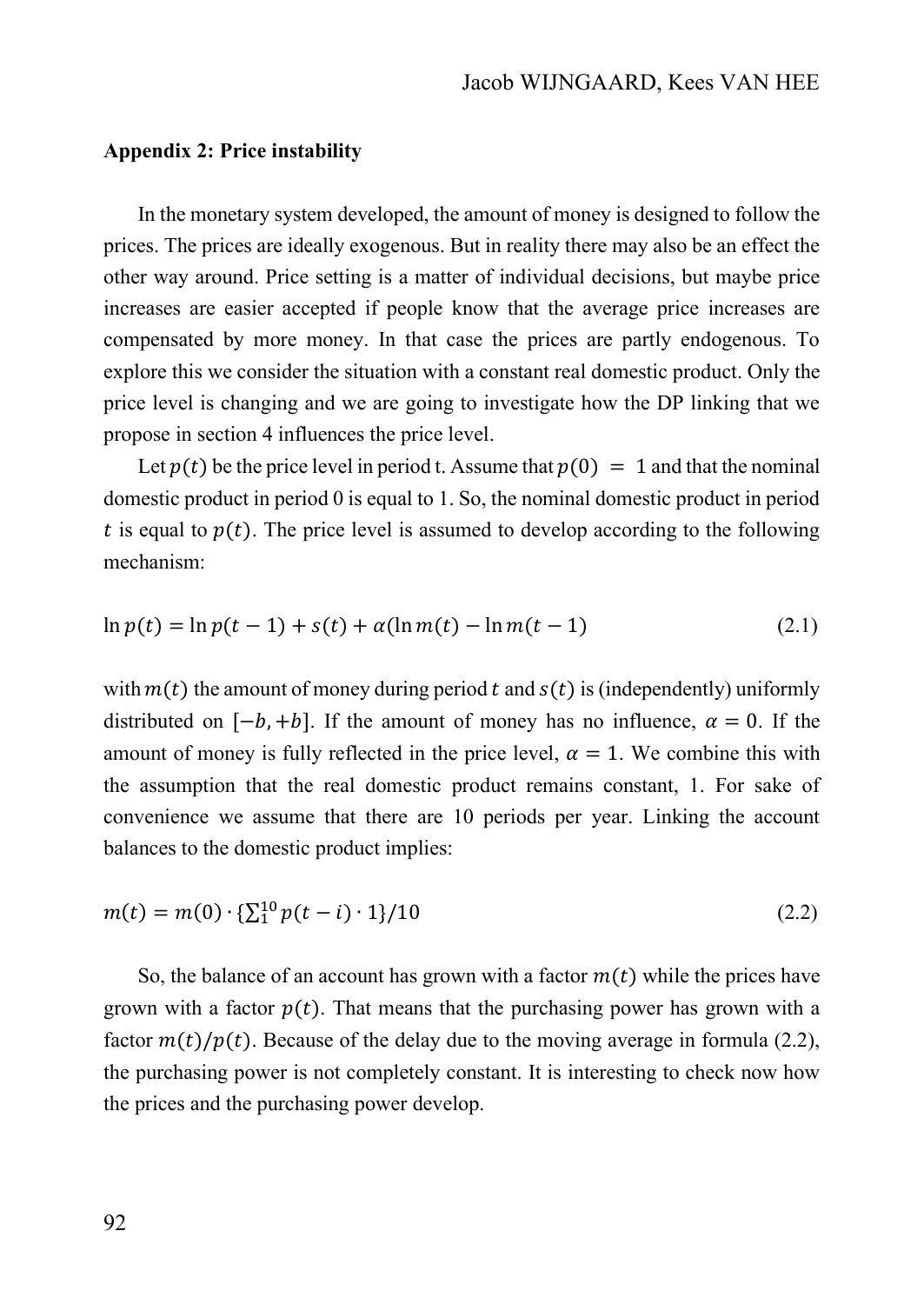Figures 2.1 gives characteristic results (some realization of the  $s(\cdot)$ ) for the case with  $b = 0.01$  and  $\alpha = 0.2$ . Note that the standard deviation of the  $\sum_{i=1}^{10} s_{t-i}$  is about equal to 0.02. Such a price level change in a year is considerable indeed. Next to the price level as it develops with influence of the amount of money, we give the price level if there is no influence of the amount of money ( $\alpha = 0$ ).



Figure 2.1: The case  $b = 0.01$  and  $\alpha = 0.2$ 

We see how the price level variations are aggravated indeed by the mechanism (1.1). But also that the effect is relatively small for  $\alpha = 0.2$ . And the stability of the purchasing power is not damaged by it.

Source: authors' own elaboration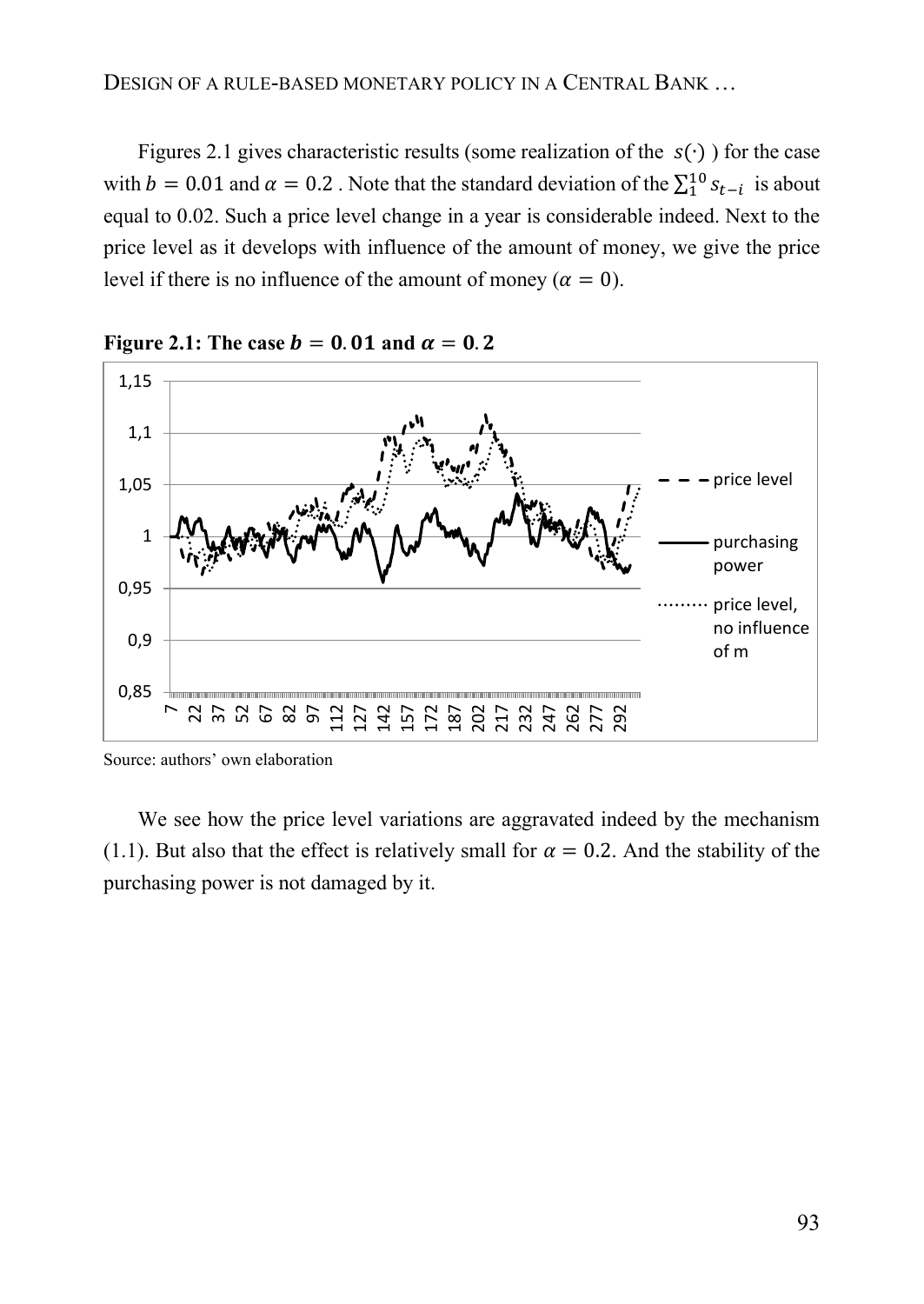# **Bibliography**

Admati A., Hellwig M. (2013), The Bankers New Clothes, Princeton University Press, New York.

Bordo M.D., Levin A.T. (2017), Central Bank Digital Currency and the Future of Monetary Policy, NBER Working Paper Series 23711.

Buiter W.H. (2009), Negative Nominal Interest Rates. Three Ways to Overcome the Zero Lower Bound, "The North American Journal of Economics and Finance", vol. 20 no. 3, pp. 213–238.

Dyson B., Hodgson G., Van Lerven F. (2016), A Response to Critiques of 'Full Reserve Banking', "Cambridge Journal of Economics", vol. 40, pp. 1351–1361.

ECB (2020), Report on a Digital Euro, https://www.ecb.europa.eu/pub/pdf/other/Report\_on\_a\_digital\_euro~4d7268b458.en.pdf [01.09.2021].

Fontana G., Sawyer M. (2016), Full Reserve Banking. More 'Cranks' than 'Brave Heretics', "Cambridge Journal of Economics", vol. 40 no. 5, pp. 1333–1350.

Friedman M. (1960), A Program for Monetary Stability, Fordham University Press, New York.

Goodhart Ch.A.E., Jensen M.A. (2015), A Commentary on Patrizio Lainà's 'Proposals for Full Reserve Banking: A Historical Survey from David Ricardo to Martin Wolf', "Economic Thought", vol. 4 no. 20, pp. 20–31.

Van Hee K., Wijngaard J. (2019), All Attention to Debt Stands in the Way of Improving Money, "ESB", vol. 104, pp. 251–253.

Van Hee K., Wijngaard J. (2021), A new digital currency system, :Central European Review of Economics and Management", vol. 5 no. 4, pp. 33-60.

Huber J. (2017), Sovereign Money. Beyond Reserve Banking, Palgrave, Cham.

Jackson A., Dyson B. (2012), Modernising Money. Why Our Monetary System Is Broken and How It Can Be Fixed, Positive Money, London.

Kamstra M., Shiller R. (2008), The Case for Trills. Giving Canadians and Their Pension Funds a Stake in the Wealth of the Nation, "C.D. Howe Institute Commentary", no. 271, in the Wealth of the Nation, "C.D. Howe Institute Commentary", no. 271, https://www.cdhowe.org/sites/default/files/attachments/research\_papers/mixed//commentary\_271.pdf [01.09.2021].

Kelton S. (2020), The Deficit Myth. Modern Monetary Theory and How to Build a Better Economy, John Murray, London.

Levin A. (2014), The Design and Communication of Systematic Monetary Policy Strategies, "Journal of Economic Dynamics and Control", vol. 49(C), pp. 52–69.

Piketty T. (2014), Capital in the Twenty-First Century, Harvard University Press, Cambridge MA.

Roubini N., Mihm S. (2010), Crisis Economics. A Crash Course in the Future of Finance, Penguin Books, London.